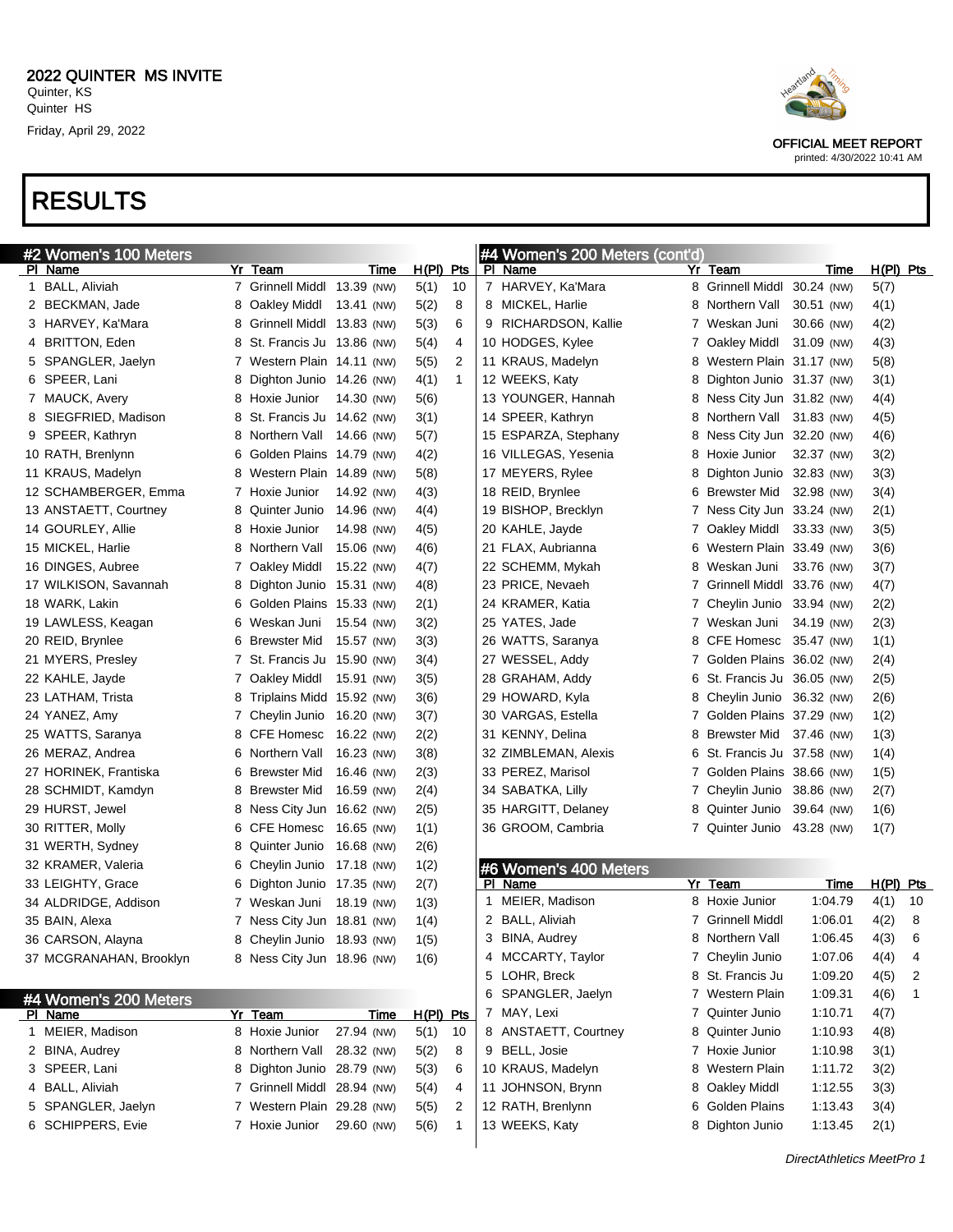# RESULTS

| #6 Women's 400 Meters (cont'd) |                          |         |             | #10 Women's 1600 Meters  |                             |             |                |
|--------------------------------|--------------------------|---------|-------------|--------------------------|-----------------------------|-------------|----------------|
| PI Name                        | Yr Team                  | Time    | $H(PI)$ Pts | PI Name                  | Yr Team                     | Time        | <b>Pts</b>     |
| 14 HERNANDEZ, Mayte            | 6 Golden Plains          | 1:13.97 | 3(5)        | 1 HOOVER, Faith          | 7 Brewster Mid              | 6:03.89     | 10             |
| 15 FLAX, Aubrianna             | Western Plain<br>6       | 1:14.87 | 3(6)        | 2 MEIER, Adilyn          | <b>Golden Plains</b><br>6   | 6:07.12     | 8              |
| 16 LAWLESS, Keagan             | Weskan Juni<br>6         | 1:14.98 | 2(2)        | 3 PETERSILIE, Emma       | Ness City Jun<br>8          | 6:18.73     | 6              |
| 17 MEYERS, Rylee               | 8<br>Dighton Junio       | 1:15.22 | 2(3)        | 4 WEINER, Elizabeth      | Golden Plains<br>6          | 6:34.06     | 4              |
| 18 VITAL, Jicel                | 8<br>Oakley Middl        | 1:15.72 | 3(7)        | 5 BAKER, Addilyn         | Hoxie Junior<br>8           | 6:45.70     | 2              |
| 19 FRANTZ, Finley              | <b>CFE Homesc</b><br>6   | 1:17.22 | 1(1)        | 6 LINDEMAN, Taegan       | Hoxie Junior<br>8           | 6:47.86     | 1              |
| 20 BALCKWOOD, Lauren           | Quinter Junio<br>8       | 1:18.19 | 2(4)        | 7 GRUENBACHER, Ella      | Quinter Junio               | 6:49.43     |                |
| 21 BISHOP, Brecklyn            | 7 Ness City Jun          | 1:18.26 | 2(5)        | 8 ROSE, Dailey           | St. Francis Ju<br>7         | 6:51.11     |                |
| 22 FRANTZ, Reagan              | 8 CFE Homesc             | 1:20.13 | 1(2)        | 9 KUHLMAN, Payton        | Oakley Middl<br>7           | 6:56.61     |                |
| 23 KNAUER, Rachel              | St. Francis Ju<br>6      | 1:23.13 | 1(3)        | 10 BERNDT, Maelyn        | Dighton Junio<br>7          | 7:02.55     |                |
| 24 LEACH, Kolbie               | 6<br>Cheylin Junio       | 1:24.23 | 2(6)        | 11 BRIAND, Chloe         | Western Plain<br>6          | 7:06.56     |                |
| 25 MORRIS, Cheyenne            | <b>Brewster Mid</b><br>8 | 1:26.04 | 1(4)        | 12 CEPEDA, Anais         | Golden Plains<br>8          | 7:19.79     |                |
| 26 KRAMER, Valeria             | 6<br>Cheylin Junio       | 1:28.07 | 2(7)        | 13 MILNE, Reagan         | St. Francis Ju              | 7:29.44     |                |
| 27 WELSH, Emrey                | <b>CFE Homesc</b><br>6   | 1:29.70 | 1(5)        | 14 NICHOLS, Chandra      | <b>Triplains Midd</b><br>6  | 7:29.53     |                |
| 28 VARGAS, Estella             | 7 Golden Plains          | 1:29.80 | 1(6)        | 15 WHIPPLE, Briana       | Dighton Junio<br>6          | 7:33.08     |                |
| 29 SHORE, Kimberly             | 8<br>Dighton Junio       | 1:43.39 | 1(7)        | 16 WAGONER, Cali         | 8<br>Quinter Junio          | 7:35.93     |                |
| 30 HAYS, Makayla               | 6 St. Francis Ju         | 2:01.57 | 1(8)        | 17 MICKEL, Alexandria    | Northern Vall<br>6          | 7:39.60     |                |
|                                |                          |         |             | 18 BEACH, Lily           | Dighton Junio               | 8:01.98     |                |
| #8 Women's 800 Meters          |                          |         |             | 19 FARBER, Emily         | Hoxie Junior                | 8:07.32     |                |
| PI Name                        | Yr Team                  | Time    | <u>Pts</u>  | 20 PROSSER, Ella         | 8<br>Quinter Junio          | 8:19.72     |                |
| 1 HOOVER, Faith                | 7 Brewster Mid           | 2:46.11 | 10          | 21 MILNE, Sierra         | St. Francis Ju<br>7         | 8:19.97     |                |
| 2 MEIER, Adilyn                | 6 Golden Plains          | 2:47.06 | 8           | 22 SMITH, Kaitlyn        | 6<br>Weskan Juni            | 8:22.38     |                |
| 3 MANDEVILLE, Emma             | 7 Oakley Middl           | 2:58.40 | 6           |                          |                             |             |                |
| 4 DINGES, Aubree               | 7 Oakley Middl           | 3:01.14 | 4           | #12 Women's 3200 Meters  |                             |             |                |
| 5 WEINER, Elizabeth            | 6 Golden Plains          | 3:01.58 | 2           | PI Name                  | Yr Team                     | <b>Time</b> | <u>Pts</u>     |
| 6 LABARGE, Cheyenne            | 8 St. Francis Ju         | 3:01.94 | 1           | <b>BEACH, Lily</b><br>1  | 7 Dighton Junio             | 15:56.13    | 10             |
| 7 ROSE, Dailey                 | 7 St. Francis Ju         | 3:02.47 |             | 2 BEOUGHER, Blaire       | 7 Quinter Junio             | 16:11.11    | 8              |
| 8 LINDEMAN, Taegan             | 8 Hoxie Junior           | 3:03.33 |             | 3 RITTER, Jocelyn        | 7 Oakley Middl              | 16:34.46    | 6              |
| 9 BAKER, Addilyn               | 8 Hoxie Junior           | 3:04.43 |             | JOHNSON, Marissa<br>4    | 7 Grinnell Middl            | 16:41.30    | 4              |
| 10 POCHOP, Gabrielle           | 8 Cheylin Junio          | 3:05.80 |             | 5 MYERS, Zoe             | 7 Oakley Middl              | 16:45.70    | $\overline{c}$ |
| 11 REID, Brynlee               | 6 Brewster Mid           | 3:06.70 |             | 6 GODEK, Evangeline      | <b>Grinnell Middl</b><br>8  | 17:01.01    | 1              |
| 12 CEPEDA, Anais               | 8 Golden Plains          | 3:09.23 |             | 7 FARBER, Emily          | Hoxie Junior<br>7           | 17:01.57    |                |
| 13 BRIAND, Chloe               | 6 Western Plain          | 3:09.89 |             | GEBHARD, Jaycee<br>8     | Northern Vall<br>7          | 17:08.66    |                |
| 14 JAMES, Rielly               | 7 Dighton Junio          | 3:11.61 |             | PROSSER, Ella<br>9       | Quinter Junio<br>8          | 17:19.49    |                |
| 15 WELSH, Emrey                | 6 CFE Homesc             | 3:12.03 |             | 10 ZIMMERMAN, Halle      | Grinnell Middl<br>6         | 17:33.33    |                |
| 16 GRAY, Caitlin               | 8 Oakley Middl           | 3:13.25 |             | 11 PENNIGTON, Miley      | 8 Quinter Junio             | 18:47.91    |                |
| 17 KETZNER, Hayden             | 7 Cheylin Junio          | 3:15.05 |             | 12 ZIEGLER, Adleigh      | 8 Hoxie Junior              | 19:09.92    |                |
| 18 WORKMAN, Maci               | 7 St. Francis Ju         | 3:16.95 |             | 13 CARDER, Hailey        | 7 Hoxie Junior              | 21:12.08    |                |
| 19 ANTHOLZ, Hallee             | 6 Cheylin Junio          | 3:20.43 |             |                          |                             |             |                |
| 20 WATKINS, Claire             | 7 Hoxie Junior           | 3:22.45 |             | #14 Women's 100m Hurdles |                             |             |                |
| 21 THOMAS, Brooklyn            | 7 Grinnell Middl         | 3:24.97 |             | PI Name                  | Yr Team                     | Time        | H(PI) Pts      |
| 22 BERNDT, Maelyn              | 7 Dighton Junio          | 3:27.32 |             | 1 BRIGGS, Mia            | 8 Quinter Junio 16.75 (NW)  |             | 3(1)<br>10     |
| 23 BEOUGHER, Blaire            | 7 Quinter Junio          | 3:28.74 |             | 2 BRITTON, Eden          | 8 St. Francis Ju 17.25 (NW) |             | 3(2)<br>8      |
| 24 ZIMMERMAN, Halle            | 6 Grinnell Middl         | 3:38.24 |             | 3 MADER, Keyara          | 8 Hoxie Junior              | 17.43 (NW)  | 6<br>3(3)      |
| 25 WHIPPLE, Briana             | 6 Dighton Junio          | 3:40.24 |             | 4 HARVEY, Ka'Mara        | 8 Grinnell Middl 18.33 (NW) |             | 3(4)<br>4      |
|                                |                          |         |             | 5 BAALMAN, Shaylee       | 8 Quinter Junio 18.93 (NW)  |             | 3(5)<br>2      |
|                                |                          |         |             |                          |                             |             |                |



OFFICIAL MEET REPORT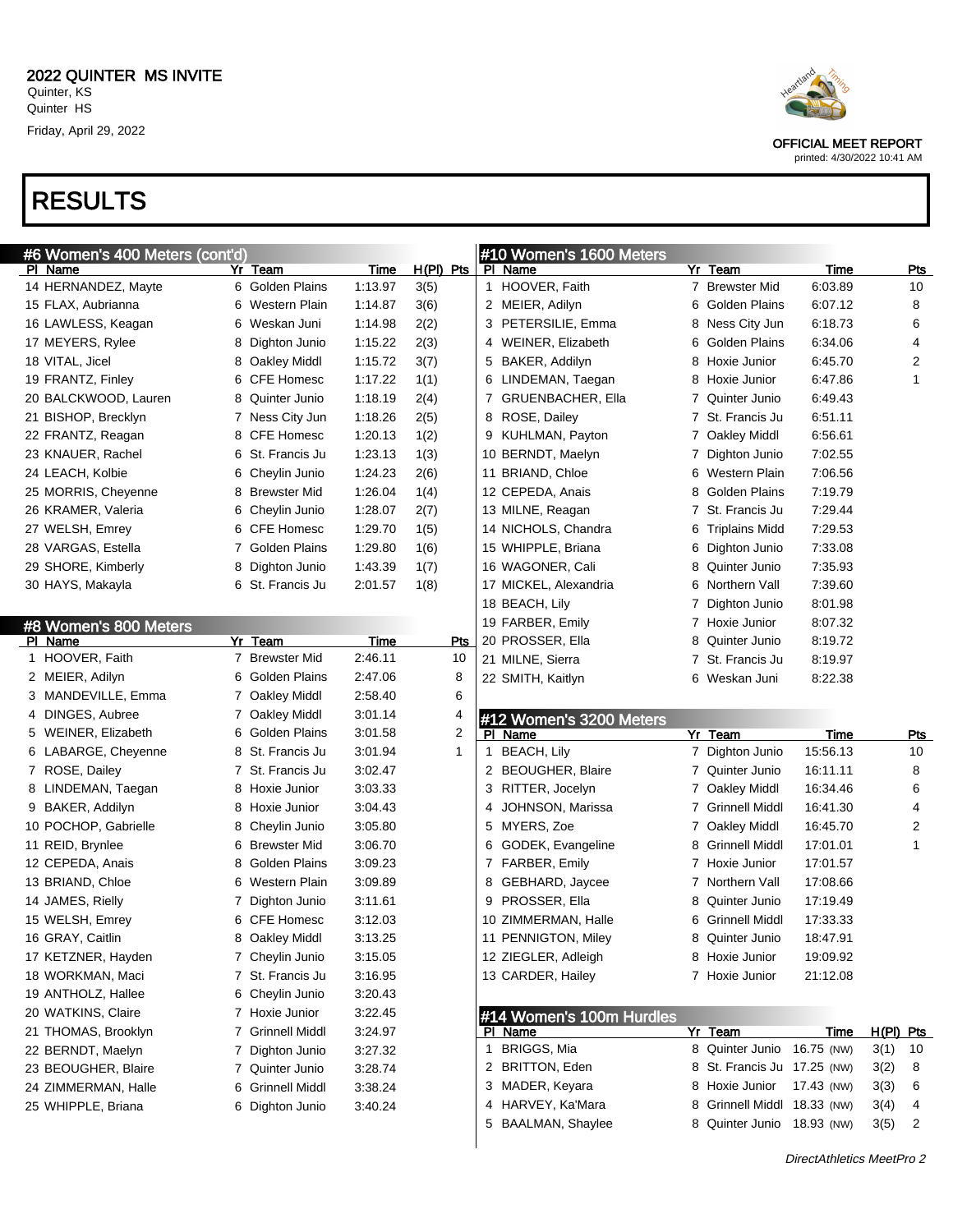# RESULTS

|   | #14 Women's 100m Hurdles (cont'd) |                |                             |             |             |            |
|---|-----------------------------------|----------------|-----------------------------|-------------|-------------|------------|
|   | PI Name                           |                | Yr Team                     | <u>Time</u> | $H(PI)$ Pts |            |
| 6 | JENSEN, Avery                     | 8              | St. Francis Ju              | 19.11 (NW)  | 2(1)        | 1          |
| 7 | MOORE, JaNee                      |                | 8 Northern Vall             | 19.13 (NW)  | 3(6)        |            |
| 8 | COX, Jordyn                       |                | 7 Northern Vall             | 19.75 (NW)  | 3(7)        |            |
|   | 9 RICHARDSON, Kallie              |                | 7 Weskan Juni               | 20.42 (NW)  | 2(2)        |            |
|   | 10 BIXENMAN, Natalie              | $\overline{7}$ | <b>Grinnell Middl</b>       | 20.67 (NW)  | 2(3)        |            |
|   | 11 WARK, Lakin                    |                | 6 Golden Plains             | 20.87 (NW)  | 1(1)        |            |
|   | 12 JOHNSON, Kendyl                |                | 7 Quinter Junio             | 20.99 (NW)  | 2(4)        |            |
|   | 13 COX, Haedyn                    |                | 6 Northern Vall             | 21.13 (NW)  | 2(5)        |            |
|   | 14 MEIER, Adilyn                  |                | 6 Golden Plains             | 21.25 (NW)  | 2(6)        |            |
|   | 15 HODGES, Kylee                  |                | 7 Oakley Middl              | 21.45 (NW)  | 2(7)        |            |
|   | 16 SCHEMM, Mykah                  |                | 8 Weskan Juni               | 21.47 (NW)  | 1(2)        |            |
|   | 17 FRANTZ, Finley                 |                | 6 CFE Homesc                | 22.25 (NW)  | 1(3)        |            |
|   | 18 WORKMAN, Maci                  |                | 7 St. Francis Ju 22.36 (NW) |             | 1(4)        |            |
|   | 19 MORRIS, Cheyenne               |                | 8 Brewster Mid              | 22.78 (NW)  | 1(5)        |            |
|   | 20 WOOD, Jayden                   |                | 6 Grinnell Middl            | 23.11 (NW)  | 1(6)        |            |
|   | 21 SCHROEDER, Jentry              |                | 8 Brewster Mid              | 23.48 (NW)  | 1(7)        |            |
|   |                                   |                |                             |             |             |            |
|   | #16 Women's 200m Hurdles          |                |                             |             |             |            |
|   | PI Name                           |                | Yr Team                     | Time        | H(PI)       | <b>Pts</b> |
| 1 | HARVEY, Ka'Mara                   | 8              | <b>Grinnell Middl</b>       | 31.75 (NW)  | 4(1)        | 10         |
| 2 | <b>BRIGGS, Mia</b>                |                | 8 Quinter Junio             | 32.15 (NW)  | 4(2)        | 8          |
| 3 | MADER, Keyara                     |                | 8 Hoxie Junior              | 33.38 (NW)  | 4(3)        | 6          |
| 4 | SPEER, Lani                       |                | 8 Dighton Junio             | 34.13 (NW)  | 4(4)        | 4          |
| 5 | MOORE, JaNee                      |                | 8 Northern Vall             | 34.43 (NW)  | 4(5)        | 2          |
| 6 | DAVIS, Kacee                      |                | 8 Dighton Junio             | 34.81 (NW)  | 3(1)        | 1          |
| 7 | <b>BAALMAN, Shaylee</b>           |                | 8 Quinter Junio             | 35.00 (NW)  | 4(6)        |            |
| 8 | COX, Jordyn                       |                | 7 Northern Vall             | 35.10 (NW)  | 4(7)        |            |
| 9 | <b>BIXENMAN, Natalie</b>          |                | 7 Grinnell Middl            | 36.46 (NW)  | 3(2)        |            |
|   | 10 LAWLESS, Keagan                |                | 6 Weskan Juni               | 37.34 (NW)  | 3(3)        |            |
|   | 11 LEDBETTER, Kylee               |                | 6 Northern Vall             | 38.92 (NW)  | 3(4)        |            |
|   | 12 PRICE, Brylie                  | $\mathbf{7}$   | Dighton Junio               | 39.11 (NW)  | 3(5)        |            |
|   | 13 WESSEL, Kailee                 |                | 7 Golden Plains             | 40.58 (NW)  | 2(1)        |            |
|   | 14 MORRIS, Cheyenne               |                | 8 Brewster Mid              | 40.80 (NW)  | 3(6)        |            |
|   | 15 JUENEMANN, Macie               |                | 8 Hoxie Junior              | 41.29 (NW)  | 1(1)        |            |
|   | 16 JOHNSON, Marissa               |                | 7 Grinnell Middl            | 42.26 (NW)  | 3(7)        |            |
|   | 17 UNREIN, Kadalen                |                | 7 Golden Plains 42.49 (NW)  |             | 2(2)        |            |
|   | 18 CROTTS, Madeline               |                | 7 Oakley Middl              | 42.81 (NW)  | 2(3)        |            |
|   | 19 MACKLEY, Charlee               | 6              | Triplains Midd 42.89 (NW)   |             | 1(2)        |            |
|   | 20 COLLINS, Gracen                | 6              | Triplains Midd 44.38 (NW)   |             | 1(3)        |            |
|   | 21 MILNE, Reagan                  | 7              | St. Francis Ju              | 44.45 (NW)  | 1(4)        |            |
|   | 22 KNOWLES, Briella               | 6              | Golden Plains 46.75 (NW)    |             | 2(4)        |            |
|   |                                   |                |                             |             |             |            |

#### #18 Women's 4 x 100m Relay

| PI Team                       |               | Time H(PI) Pts |  |
|-------------------------------|---------------|----------------|--|
| 1 St. Francis Junior High (A) | 55.86 2(1) 10 |                |  |
| 2 Dighton Junior High (A)     | 57.31 2(2) 8  |                |  |

### #18 Women's 4 x 100m Relay (cont'd)

| PI | Team                                | Time    | H(PI) | Pts |
|----|-------------------------------------|---------|-------|-----|
|    | 3 Hoxie Junior High (A)             | 57.41   | 2(3)  | 6   |
| 4  | Ness City Junior High (A)           | 58.93   | 2(4)  | 4   |
|    | 5 Northern Valley Middle School (A) | 59.04   | 2(5)  | 2   |
|    | 6 Oakley Middle School (A)          | 59.40   | 1(1)  | 1   |
|    | 7 Grinnell Middle School (A)        | 1:02.86 | 2(6)  |     |
| 8  | Brewster Middle School (A)          | 1:05.35 | 1(2)  |     |
| 9  | Cheylin Junior High (A)             | 1:06.77 | 2(7)  |     |
|    | 10 Golden Plains Middle School (A)  | 1:06.85 | 1(3)  |     |
|    | 11 Quinter Junior High (A)          | 1:14.29 | 1(4)  |     |

### #20 Women's 4 x 200m Relay

| ΡI | Team                              | Time    | H(PI) | Pts |
|----|-----------------------------------|---------|-------|-----|
| 1. | Hoxie Junior High (A)             | 2:06.40 | 2(1)  | 10  |
| 2  | Cheylin Junior High (A)           | 2:09.43 | 2(2)  | 8   |
| 3  | Ness City Junior High (A)         | 2:11.90 | 2(3)  | 6   |
| 4  | Quinter Junior High (A)           | 2:16.94 | 2(4)  | 4   |
| 5  | St. Francis Junior High (A)       | 2:17.70 | 2(5)  | 2   |
| 6  | Oakley Middle School (A)          | 2:18.72 | 2(6)  | 1   |
| 7  | Brewster Middle School (A)        | 2:19.10 | 1(1)  |     |
| 8  | Northern Valley Middle School (A) | 2:20.12 | 2(7)  |     |
| 9  | Golden Plains Middle School (A)   | 2:20.45 | 2(8)  |     |
|    | 10 Triplains Middle School (A)    | 2:23.73 | 1(2)  |     |
|    | 11 Weskan Junior High (A)         | 2:25.60 | 1(3)  |     |
|    | 12 Grinnell Middle School (A)     | 2:34.45 | 1(4)  |     |
|    | 13 Dighton Junior High (A)        | 2:44.99 | 1(5)  |     |
|    |                                   |         |       |     |

#### #22 Women's 4 x 400m Relay

| ΡI | Team                                 | Time    | H(PI) | Pts |
|----|--------------------------------------|---------|-------|-----|
| 1. | Hoxie Junior High (A)                | 4:45.91 | 2(1)  | 10  |
|    | 2 Oakley Middle School (A)           | 4:54.55 | 2(2)  | 8   |
|    | 3 Cheylin Junior High (A)            | 4:54.77 | 2(3)  | 6   |
|    | 4 Quinter Junior High (A)            | 5:01.72 | 1(1)  | 4   |
|    | 5 Golden Plains Middle School (A)    | 5:01.88 | 1(2)  | 2   |
| 6. | Ness City Junior High (A)            | 5:05.62 | 2(4)  | 1   |
|    | 7 St. Francis Junior High (A)        | 5:27.26 | 1(3)  |     |
|    | 8 Grinnell Middle School (A)         | 5.40.46 | 2(5)  |     |
| 9  | Dighton Junior High (A)              | 5.53.18 | 2(6)  |     |
|    | 10 Northern Valley Middle School (A) | 5:54.47 | 1(4)  |     |

### #24 Women's High Jump

|  | PI Name              | Yr Team                | <b>Mark</b> | Pts |
|--|----------------------|------------------------|-------------|-----|
|  | <b>BALL, Aliviah</b> | 7 Grinnell Middl 5' 2" |             | 10  |
|  | 2 BRIGGS, Mia        | 8 Quinter Junio 5' 0"  |             | 8   |
|  | 2 BAALMAN, Shaylee   | 8 Quinter Junio 5' 0"  |             | 6   |
|  | 4 BINA, Audrey       | 8 Northern Vall 4' 10" |             | 4   |
|  | 5 BRITTON, Eden      | 8 St. Francis Ju 4' 8" |             | 2   |
|  | 6 MCCARTY, Taylor    | 7 Cheylin Junio 4' 6"  |             |     |
|  |                      |                        |             |     |



OFFICIAL MEET REPORT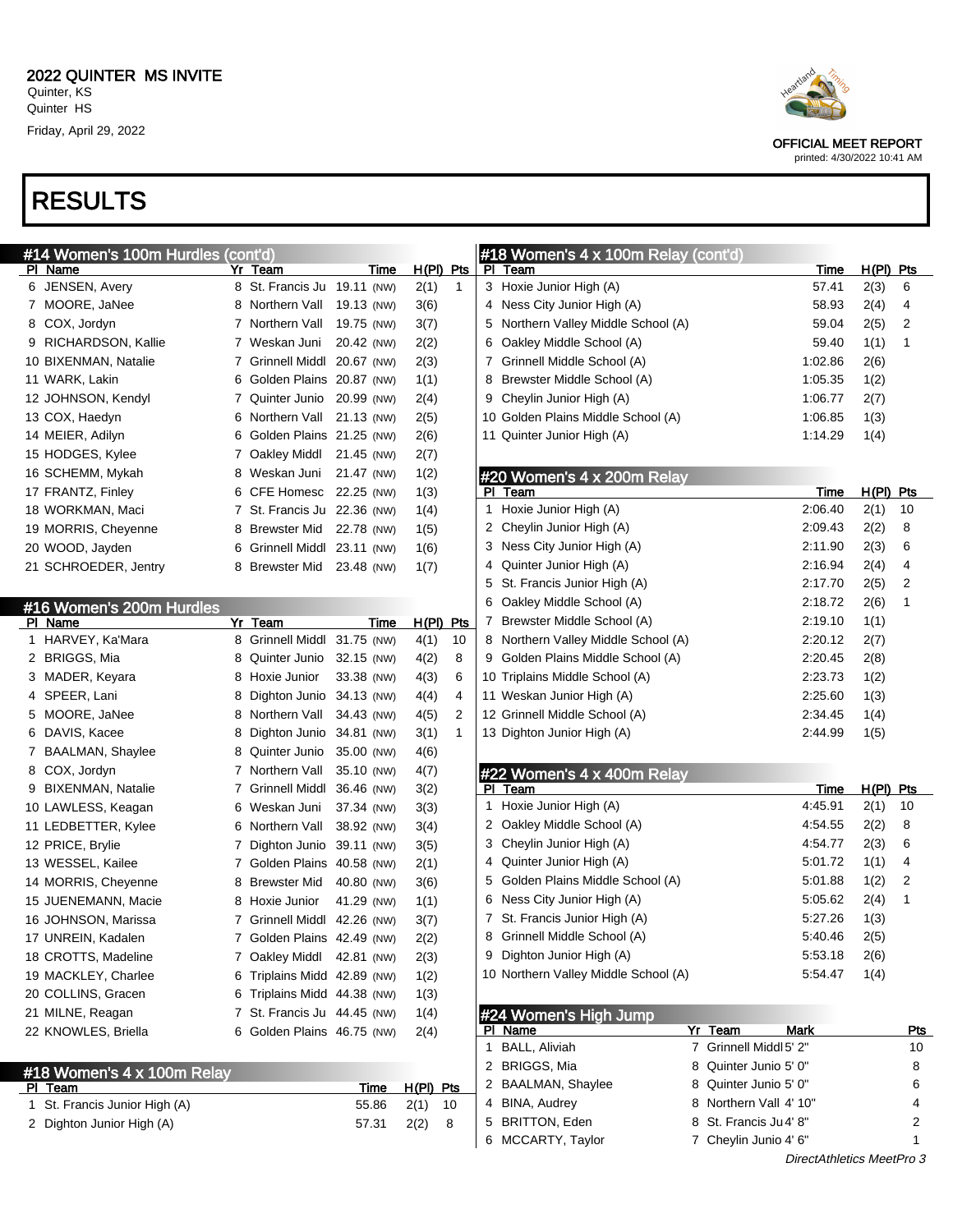

|                | #24 Women's High Jump (cont'd) |                                                       |           |              |   | #28 Women's Long Jump (cont'd) |    |                                                         |           |    |
|----------------|--------------------------------|-------------------------------------------------------|-----------|--------------|---|--------------------------------|----|---------------------------------------------------------|-----------|----|
| <b>PI Name</b> |                                | Yr Team<br>Mark                                       |           | Pts I        |   | PI Name                        |    | <b>Mark</b><br>Yr Team                                  | F(PI) Pts |    |
|                | 7 JOHNSON, Marissa             | 7 Grinnell Middl 4' 4"                                |           |              |   | 14 RUMBACK, LaRynn             |    | 8 Oakley Middl 11' 5" (NW)                              | 3(10)     |    |
|                | 7 RICHARDSON, Kallie           | 7 Weskan Juni 4'4"                                    |           |              |   | 15 MACKLEY, Charlee            |    | 6 Triplains Midd11' $3\frac{1}{2}$ (NW)                 | 1(1)      |    |
|                | 7 JENSEN, Avery                | 8 St. Francis Ju 4' 4"                                |           |              |   | 16 HORACEK, Rene'              |    | 6 Northern Vall 11'3" (NW)                              | 2(5)      |    |
|                | 10 YATES, Jade                 | 7 Weskan Juni 4'2"                                    |           |              |   | 17 FARBER, MaKenna             |    | 7 Grinnell Middl 11' 1" (NW)                            | 2(6)      |    |
|                | 10 JOHNSON, Brynn              | 8 Oakley Middl 4' 2"                                  |           |              |   | 18 KRAMER, Katia               |    | 7 Cheylin Junio 10' 11 $\frac{1}{2}$ (NW)               | 2(7)      |    |
|                | 12 MAUCK, Avery                | 8 Hoxie Junior 4'0"                                   |           |              |   | 19 RITTER, Molly               |    | 6 CFE Homesc 10' 10" (NW)                               | 1(2)      |    |
|                | 13 LABARGE, Cheyenne           | 8 St. Francis Ju 3' 10"                               |           |              |   | 20 JUENEMANN, Macie            |    | 8 Hoxie Junior $10'9'$ (NW)                             | 3(11)     |    |
|                | 13 YANEZ, Amy                  | 7 Cheylin Junio 3' 10"                                |           |              |   | 21 COLLINS, Gracen             |    | 6 Triplains Midd10' $8\frac{1}{4}$ (NW)                 | 1(3)      |    |
|                | 13 COX, Haedyn                 | 6 Northern Vall 3' 10"                                |           |              |   | 22 LEDBETTER, Kylee            |    | 6 Northern Vall 10' 8" (NW)                             | 1(4)      |    |
|                | 13 ZIEGLER, Adleigh            | 8 Hoxie Junior 3'10"                                  |           |              |   | 23 HARVEY, Jayden              |    | 7 Quinter Junio 10' $5\frac{1}{2}$ (NW)                 | 2(8)      |    |
|                | 13 SCHROEDER, Jentry           | 8 Brewster Mid 3' 10"                                 |           |              |   | 24 BOONE, Roselynn             |    | 7 Quinter Junio 10' 4" (NW)                             | 2(9)      |    |
|                | 18 CARTER, Katie               | 7 Golden Plains3' 8"                                  |           |              |   | 25 FELLHOELTER, Lucille        |    | 6 Brewster Mid 10' $3\frac{1}{2}$ (NW)                  | 1(5)      |    |
|                | KETZNER, Hayden                | 7 Cheylin Junio NH                                    |           |              |   | 26 WILKISON, Savannah          |    | 8 Dighton Junio 10' 1" (NW)                             | 2(10)     |    |
|                | HESKETT, Helaina               | 7 Hoxie Junior NH                                     |           |              |   | 26 HERNANDEZ, Mayte            |    | 6 Golden Plains10' 1" (NW)                              | 2(10)     |    |
|                | <b>CROTTS, Madeline</b>        | 7 Oakley Middl NH                                     |           |              |   | 28 CONINE, Kylee               |    | 8 Dighton Junio 9' 11" (NW)                             | 1(6)      |    |
|                | MICKEL, Harlie                 | 8 Northern Vall NH                                    |           |              |   | 29 MYERS, Presley              |    | 7 St. Francis Ju 9' 9" (NW)                             | 3(12)     |    |
|                |                                |                                                       |           |              |   | 30 ANTHOLZ, Hallee             |    | 6 Cheylin Junio 9' 8" (NW)                              | 1(7)      |    |
|                | #26 Women's Pole Vault         |                                                       |           |              |   | 30 FRANTZ, Reagan              |    | 8 CFE Homesc 9' 8" (NW)                                 | 1(7)      |    |
| PI Name        |                                | Yr Team<br>Mark                                       |           | <u>Pts</u>   |   | 30 SABATKA, Lilly              |    | 7 Cheylin Junio 9' 8" (NW)                              | 2(12)     |    |
|                | 1 BRIGGS, Mia                  | 8 Quinter Junio 9' 1"                                 |           | 10           |   | 33 ORTIZ, Evelyn               |    | 6 Golden Plains9' 6" (NW)                               | 1(9)      |    |
|                | 2 DAVIS, Kacee                 | 8 Dighton Junio 7' 6"                                 |           | 8            |   | 34 SMITH, Kaitlyn              |    | 6 Weskan Juni 8'11" (NW)                                | 1(10)     |    |
|                | 3 WEEKS, Katy                  | 8 Dighton Junio 7' 0"                                 |           | 6            |   | 35 LEIGHTY, Ellie              |    | 8 Dighton Junio 8' 6 <sup>1</sup> / <sub>2</sub> (NW)   | 1(11)     |    |
|                | 4 LOHR, Breck                  | 8 St. Francis Ju6' 0"                                 |           | 4            |   | POWELL, Hannah                 |    | 6 Brewster Mid ND (NW)                                  | 1         |    |
|                | 4 COX, Jordyn                  | 7 Northern Vall 6' 0"                                 |           | 2            |   |                                |    |                                                         |           |    |
|                | 6 OSBORN, Alexis               | 7 Dighton Junio 5' 6"                                 |           | 0.5          |   | #30 Women's Triple Jump        |    |                                                         |           |    |
|                | 6 JOHNSON, Kendyl              | 7 Quinter Junio 5' 6"                                 |           | 0.5          |   | PI Name                        |    | Mark<br>Yr Team                                         | F(PI) Pts |    |
|                | RICHARDSON, Kallie             | 7 Weskan Juni NH                                      |           |              |   | 1 BINA, Audrey                 |    | 8 Northern Vall 31' 2" (NW)                             | 2(1)      | 10 |
|                | THOMAS, Brooklyn               | 7 Grinnell Middl NH                                   |           |              |   | 2 SPEER, Lani                  |    | 8 Dighton Junio 30' 0" (NW)                             | 2(2)      | 8  |
|                | COX, Haedyn                    | 6 Northern Vall NH                                    |           |              |   | 3 LOHR, Breck                  |    | 8 St. Francis Ju 28' 11" (NW)                           | 2(3)      | 6  |
|                | <b>BIXENMAN, Natalie</b>       | 7 Grinnell Middl NH                                   |           |              | 3 | SCHAMBERGER, Emma              |    | 7 Hoxie Junior 28' 11" (NW)                             | 2(3)      | 4  |
|                |                                |                                                       |           |              |   | 5 GRUENBACHER, Ella            |    | 7 Quinter Junio 28' 1 1/4 (NW)                          | 2(5)      | 2  |
|                | #28 Women's Long Jump          |                                                       |           |              |   | 6 MOORE, JaNee                 |    | 8 Northern Vall 27' 9 <sup>1/4</sup> (NW)               | 2(6)      | 1  |
| PI Name        |                                | Mark<br>Yr Team                                       | F(PI) Pts |              |   | 7 WILKISON, Savannah           |    | 8 Dighton Junio 27' 5 <sup>1</sup> / <sub>2</sub> (NW)  | 1(1)      |    |
|                | 1 BECKMAN, Jade                | 8 Oakley Middl 16' 8" (NW)                            | 3(1)      | 10           |   | 8 BEACH, Lily                  |    | 7 Dighton Junio 25' 8 $\frac{1}{2}$ (NW)                | 2(7)      |    |
|                | 2 MADER, Keyara                | 8 Hoxie Junior $14'2\frac{1}{4}$ (NW)                 | 3(2)      | 8            |   | 9 WORKMAN, Maci                |    | 7 St. Francis Ju 25' $2\frac{1}{2}$ (NW)                | 2(8)      |    |
| 3              | SPANGLER, Jaelyn               | 7 Western Plain13' 10 <sup>1/2</sup> (NW)             | 3(3)      | 6            |   | 10 KAHLE, Jayde                |    | 7 Oakley Middl $25'$ 1 <sup>1</sup> / <sub>2</sub> (NW) | 1(2)      |    |
|                | 4 RATH, Brenlynn               | 6 Golden Plains13' 8" (NW)                            | 3(4)      | 4            |   | 11 CEPEDA, Anais               | 8. | Golden Plains25' 1" (NW)                                | 2(9)      |    |
|                | 5 COX, Jordyn                  | 7 Northern Vall 13' 5" (NW)                           | 3(5)      | 2            |   | 12 SERRANO, Emily              | 8  | Cheylin Junio 24' 10 <sup>1</sup> / <sub>2</sub> (NW)   | 2(10)     |    |
|                | 6 PETERSILIE, Emma             | 8 Ness City Jun13' 2" (NW)                            | 3(6)      | $\mathbf{1}$ |   | 13 WARK, Lakin                 | 6  | Golden Plains24' 5" (NW)                                | 2(11)     |    |
|                | 7 GRUENBACHER, Ella            | 7 Quinter Junio 13' $1\frac{1}{2}$ (NW)               | 3(7)      |              |   | 14 KUHLMAN, Payton             | 7. | Oakley Middl 24' 2" (NW)                                | 1(3)      |    |
|                | 8 LAWLESS, Keagan              | 6 Weskan Juni 12' 11 <sup>1</sup> / <sub>2</sub> (NW) | 2(1)      |              |   | 15 GODEK, Evangeline           | 8  | Grinnell Middl 23' 6 <sup>1</sup> / <sub>2</sub> (NW)   | 2(12)     |    |
|                | 9 JENSEN, Avery                | 8 St. Francis Ju 12' 10" (NW)                         | 3(8)      |              |   | 16 BOONE, Roselynn             | 7. | Quinter Junio 23' 5" (NW)                               | 1(4)      |    |
|                | 10 SCHEMM, Mykah               | 8 Weskan Juni 11'8" (NW)                              | 2(2)      |              |   | 17 YANEZ, Amy                  | 7. | Cheylin Junio 23' 4 <sup>1/4</sup> (NW)                 | 1(5)      |    |
|                | 11 SIEGFRIED, Madison          | 8 St. Francis Ju 11' 7" (NW)                          | 2(3)      |              |   | 18 GEBHARD, Jaycee             |    | 7 Northern Vall 23' $2\frac{1}{2}$ (NW)                 | 1(6)      |    |
|                | 11 GRAY, Caitlin               | 8 Oakley Middl 11' 7" (NW)                            | 3(9)      |              |   | 19 BACA, Bryanna               | 7. | Cheylin Junio 23' 0 <sup>1</sup> / <sub>2</sub> (NW)    | 1(7)      |    |
|                | 13 COOPER, Carley              | 7 Hoxie Junior $11'6'$ (NW)                           | 2(4)      |              |   | 20 BAALMAN, Kendall            |    | 7 Hoxie Junior $22'$ 11 $\frac{1}{4}$ (NW)              | 1(8)      |    |
|                |                                |                                                       |           |              |   |                                |    |                                                         |           |    |

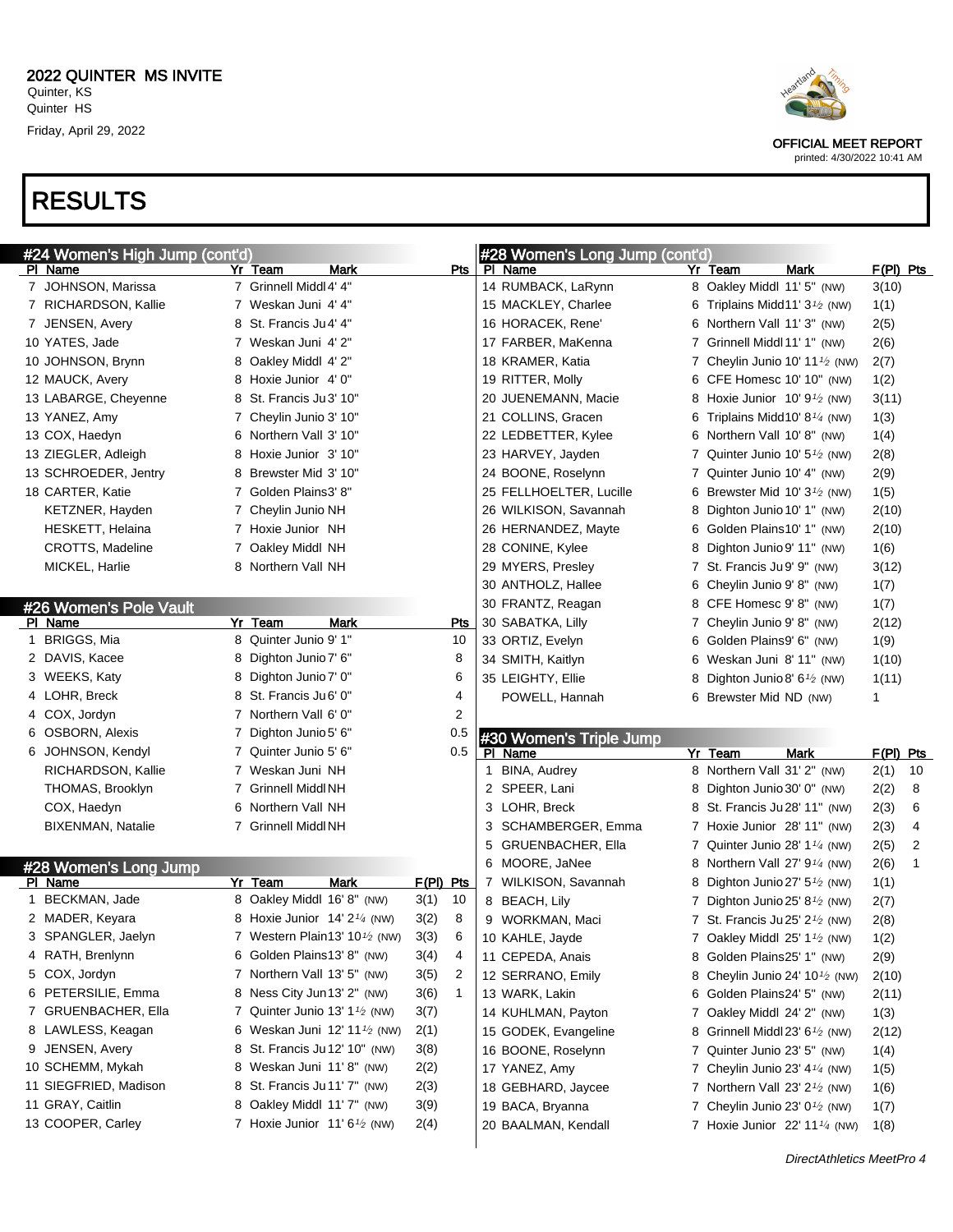



| #30 Women's Triple Jump (cont'd) |                                                    |             |              |              |   | #32 Women's Shot Put (cont'd)                       |   |                            |      |              |    |
|----------------------------------|----------------------------------------------------|-------------|--------------|--------------|---|-----------------------------------------------------|---|----------------------------|------|--------------|----|
| PI Name                          | Yr Team                                            | Mark        | F(PI) Pts    |              |   | PI Name                                             |   | Yr Team                    | Mark | F(PI) Pts    |    |
| 21 PRICE, Nevaeh                 | 7 Grinnell Middl 22' 7" (NW)                       |             | 1(9)         |              |   | 39 PEREZ, Janeli                                    |   | 8 St. Francis Ju 16' 2"    |      | 2(13)        |    |
| 21 RUMBACK, LaRynn               | 8 Oakley Middl 22' 7" (NW)                         |             | 1(9)         |              |   | WHITE, Kaydy                                        |   | 8 Weskan Juni ND           |      | 3            |    |
| 23 CARDER, Hailey                | 7 Hoxie Junior 22' 5" (NW)                         |             | 1(11)        |              |   |                                                     |   |                            |      |              |    |
| 24 GRAHAM, Addy                  | 6 St. Francis Ju 20' $0\frac{1}{2}$ (NW)           |             | 1(12)        |              |   | #34 Women's Discus                                  |   |                            |      |              |    |
| JOHNSON, Kendyl                  | 7 Quinter Junio ND (NW)                            |             | 2            |              |   | PI Name                                             |   | Yr Team                    | Mark | $F(PI)$ Pts  |    |
|                                  |                                                    |             |              |              | 1 | MANDEVILLE, Emma                                    |   | 7 Oakley Middl 77' 1"      |      | 3(1)         | 10 |
| #32 Women's Shot Put             |                                                    |             |              |              |   | 2 HANNA, Brielle                                    |   | 8 Grinnell Middl 73' 4"    |      | 2(1)         | 8  |
| PI Name                          | Yr Team                                            | <b>Mark</b> | $F(PI)$ Pts  |              |   | 3 BALCKWOOD, Lauren                                 | 8 | Quinter Junio 72' 0"       |      | 3(2)         | 6  |
| 1 JAMES, Rielly                  | 7 Dighton Junio 32' 41/2                           |             | 3(1)         | 10           |   | 4 IBARRA, Leah                                      | 8 | Cheylin Junio 69' 6"       |      | 3(3)         | 4  |
| 2 IBARRA, Leah                   | 8 Cheylin Junio 31' 8"                             |             | 3(2)         | 8            |   | 5 STRAUB-MARQUEZ, Naomi                             |   | 8 St. Francis Ju 69' 1"    |      | 3(4)         | 2  |
| 3 BALCKWOOD, Lauren              | 8 Quinter Junio 30' 63/4                           |             | 3(3)         | 6            | 6 | JAMES, Rielly                                       |   | 7 Dighton Junio 68' 9"     |      | 3(5)         | 1  |
| 4 GETZ, Kamry                    | 7 Quinter Junio 29' 10 $\frac{1}{2}$               |             | 3(4)         | 4            |   | 7 CONINE, Kylee                                     | 8 | Dighton Junio 68' 3"       |      | 2(2)         |    |
| 5 WAGONER, Cali                  | 8 Quinter Junio 28' 7"                             |             | 3(5)         | 2            |   | 8 BAALMAN, Shaylee                                  | 8 | Quinter Junio 66' 11"      |      | 3(6)         |    |
| 6 NYE, Coryn                     | 8 Hoxie Junior 28' $5\frac{1}{4}$                  |             | 2(1)         | $\mathbf{1}$ | 9 | BECKMAN, Elizabeth                                  | 8 | Oakley Middl 65' 8"        |      | 3(7)         |    |
| 7 HANNA, Brielle                 | 8 Grinnell Middl 28' 4"                            |             | 3(6)         |              |   | 10 SMITH, Trista                                    |   | 7 Northern Vall 64' 10"    |      | 2(3)         |    |
| 8 LATHAM, Trista                 | Triplains Midd27' 61/4<br>8                        |             | 2(2)         |              |   | 11 SCHWINDT, Brynlin                                |   | 8 Ness City Jun64' 3"      |      | 3(8)         |    |
| 9 SMITH, Brooke                  | 7 Oakley Middl 27' 03/4                            |             | 3(7)         |              |   | 12 SLAUBAUGH, Teagan                                |   | 8 Hoxie Junior 63'7"       |      | 2(4)         |    |
| 10 SPEER, Kathryn                | 8 Northern Vall 27' 0"                             |             | 3(8)         |              |   | 12 SERRANO, Emily                                   | 8 | Cheylin Junio 63' 7"       |      | 3(9)         |    |
| 11 OSBORN, Alexis                | 7 Dighton Junio 26' 5"                             |             | 3(9)         |              |   | 14 HORACEK, Rene'                                   |   | 6 Northern Vall 61' 4"     |      | 2(5)         |    |
| 12 SPEER, Carlie                 | 8 Dighton Junio 26' $4\frac{1}{2}$                 |             | 3(10)        |              |   | 15 YATES, Jade                                      | 7 | Weskan Juni 57' 10"        |      | 1(1)         |    |
| 13 PRESTON, Brooke               | 8 Northern Vall 26' 0"                             |             | 3(11)        |              |   | 16 SCHIELDS, Ashlyn                                 |   | 7 Cheylin Junio 56' 8"     |      | 3(10)        |    |
| 14 BECKMAN, Elizabeth            | 8 Oakley Middl 25' 7"                              |             | 2(3)         |              |   | 17 KIRKLAND, Elizabeth                              |   | 7 Quinter Junio 55' 1"     |      | 2(6)         |    |
| 15 SCHWINDT, Brynlin             | 8 Ness City Jun25' 3"                              |             | 3(12)        |              |   | 18 SPEER, Carlie                                    | 8 | Dighton Junio 54' 11"      |      | 3(11)        |    |
| 16 KNOWLES, Braylee              | 8 Golden Plains24' 8"                              |             | 2(4)         |              |   | 19 MCGRANAHAN, Brooklyn                             |   | 8 Ness City Jun53' 7"      |      | 1(2)         |    |
| 17 CARSON, Alayna                | 8 Cheylin Junio 24' 2"                             |             | 1(1)         |              |   | 20 BURMEISTER, Vivian                               |   | 8 Hoxie Junior 52'8"       |      | 2(7)         |    |
| 18 UNREIN, Kadalen               | 7 Golden Plains24' 1"                              |             | 2(5)         |              |   | 21 FRANTZ, Reagan                                   | 8 | CFE Homesc 51' 8"          |      | 2(8)         |    |
| 19 LABARGE, Cheyenne             | 8 St. Francis Ju 23' 11"                           |             | 2(6)         |              |   | 22 UNREIN, Kadalen                                  |   | 7 Golden Plains50' 11"     |      | 1(3)         |    |
| 20 ALDRIDGE, Addison             | 7 Weskan Juni 23' 734                              |             | 1(2)         |              |   | 23 JOHNSON, Brynn                                   |   | 8 Oakley Middl 50' 7"      |      | 2(9)         |    |
| 21 STRAUB-MARQUEZ, Naomi         | 8 St. Francis Ju 23' 2 <sup>1</sup> / <sub>2</sub> |             | 1(3)         |              |   | 24 SCHEMPER, Iris                                   |   | 7 Northern Vall 50' 5"     |      | 3(12)        |    |
| 22 DAVIS, Aliza                  | 8 Weskan Juni 22'8"                                |             |              |              |   | 25 FARBER, MaKenna                                  |   | 7 Grinnell Middl 50' 2"    |      |              |    |
| 23 SCHEMPER, Iris                | 7 Northern Vall 22' 73/4                           |             | 1(4)         |              |   | 26 NICHOLS, Chandra                                 | 6 | Triplains Midd49' 8"       |      | 2(10)        |    |
| 24 SLAUBAUGH, Teagan             | 8 Hoxie Junior 22' $5\frac{1}{2}$                  |             | 1(5)         |              |   | 27 WESSEL, Kailee                                   |   | 7 Golden Plains47' 6"      |      | 1(4)         |    |
| 25 FELLHOELTER, Lucille          | 6 Brewster Mid 22' 5"                              |             | 2(7)<br>1(6) |              |   | 28 DAVIS, Aliza                                     | 8 | Weskan Juni 46'8"          |      | 1(5)<br>1(6) |    |
|                                  | 7 Golden Plains22' 31/2                            |             |              |              |   | 29 CARTER, Katie                                    |   | 7 Golden Plains45' 9"      |      |              |    |
| 26 WESSEL, Addy                  |                                                    |             | 1(7)         |              |   |                                                     |   |                            |      | 2(11)        |    |
| 27 FRANTZ, Finley                | 6 CFE Homesc 22' $3\frac{1}{4}$                    |             | 1(8)         |              |   | 30 ZIMBLEMAN, Alexis                                |   | 6 St. Francis Ju 45' 1"    |      | 1(7)         |    |
| 28 MCGRANAHAN, Brooklyn          | 8 Ness City Jun22' 2"                              |             | 2(8)         |              |   | 31 BIRD, Lily                                       |   | 7 Hoxie Junior 42' 9"      |      | 2(12)        |    |
| 29 BAALMAN, Kendall              | 7 Hoxie Junior 21' 101/4                           |             | 2(9)         |              |   | 32 VALDEZ DOMINGUEZ, Joselyn 6 Brewster Mid 39' 10" |   |                            |      | 1(8)         |    |
| 29 HURST, Jewel                  | 8 Ness City Jun21' 101/4                           |             | 2(9)         |              |   | 32 PEREZ, Janeli                                    |   | 8 St. Francis Ju 39' 10"   |      | 1(8)         |    |
| 31 MANDEVILLE, Abbie             | 8 Oakley Middl 21' 10"                             |             | 2(11)        |              |   | 34 HRABE, Emily                                     |   | 6 Grinnell Middl 39' 8"    |      | 1(10)        |    |
| 32 VALDEZ DOMINGUEZ, Joselyn     | 6 Brewster Mid 21' 83/4                            |             | 1(9)         |              |   | 35 BAIN, Alexa                                      |   | 7 Ness City Jun 36' 11"    |      | 1(11)        |    |
| 33 HOWARD, Kyla                  | 8 Cheylin Junio 21' 73/4                           |             | 2(12)        |              |   | 36 POWELL, Hannah                                   |   | 6 Brewster Mid 28' 6"      |      | 1(12)        |    |
| 34 SIEBERT, Dakota               | 8 CFE Homesc 21' 3"                                |             | 1(10)        |              |   | WHITE, Kaydy                                        |   | 8 Weskan Juni ND           |      | 1            |    |
| 35 THOMAS, Emma                  | 6 Grinnell Middl 19' 01/4                          |             | 1(11)        |              |   |                                                     |   |                            |      |              |    |
| 36 WATTS, Jaina                  | 7 CFE Homesc 18' 11"                               |             | 1(12)        |              |   | #1 Men's 100 Meters                                 |   |                            |      |              |    |
| 37 THOMAS, Abby                  | 6 Grinnell Middl 17' 4"                            |             | 1(13)        |              |   | PI Name                                             |   | Yr Team                    | Time | $H(PI)$ Pts  |    |
| 38 POWELL, Hannah                | 6 Brewster Mid 17' 11/2                            |             | 1(14)        |              |   | 1 RUMMEL, Pierce                                    |   | 8 Quinter Junio 12.59 (NW) |      | $5(1)$ 10    |    |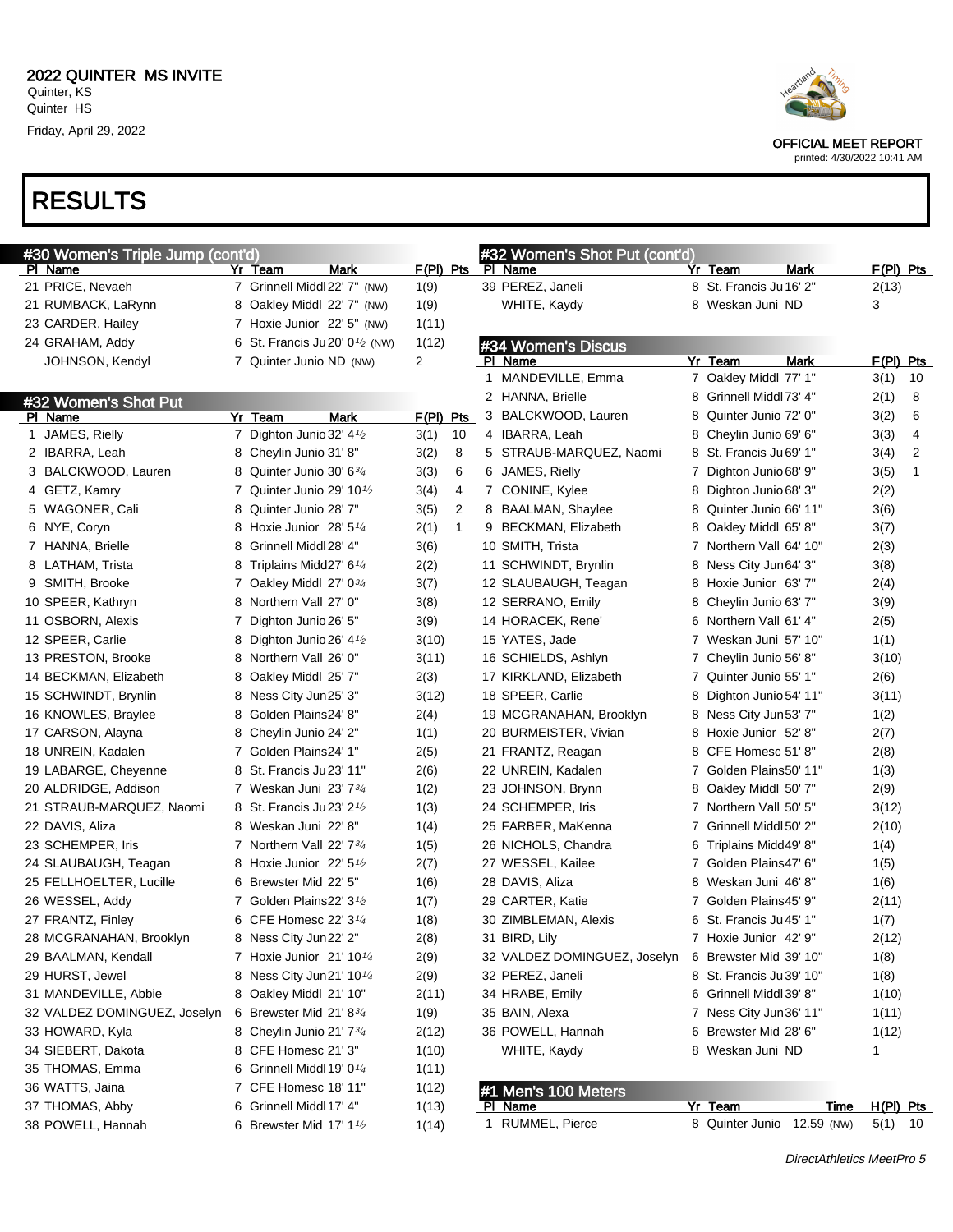

printed: 4/30/2022 10:41 AM

## RESULTS

| #1 Men's 100 Meters (cont'd) |                             |             |                      | #3 Men's 200 Meters (cont'd) |    |                             |             |             |              |
|------------------------------|-----------------------------|-------------|----------------------|------------------------------|----|-----------------------------|-------------|-------------|--------------|
| PI Name                      | Yr Team                     | Time        | $H(PI)$ Pts          | PI Name                      |    | Yr Team                     | Time        | $H(PI)$ Pts |              |
| 2 SANCHEZ-HOLGUIN, Edtquin   | 8 St. Francis Ju 12.74 (NW) |             | 5(2)<br>8            | 7 BLACK, Tanner              |    | 8 Golden Plains 28.71 (NW)  |             | 4(1)        |              |
| 3 GLEASON, Skeeter           | 7 Hoxie Junior              | 12.76 (NW)  | 5(3)<br>6            | 8 JENKINSON, Jace            | 6. | Dighton Junio 28.76 (NW)    |             | 4(2)        |              |
| 4 GOETZ, Broady              | 8 Grinnell Middl 12.79 (NW) |             | 4<br>5(4)            | 9 BEAL, Carsen               | 8  | Oakley Middl                | 28.94 (NW)  | 4(3)        |              |
| 5 DURHAM, Benjamin           | 8 Ness City Jun 13.14 (NW)  |             | 2<br>5(5)            | 10 BOSSERMAN, Cauy           | 8  | Oakley Middl                | 29.30 (NW)  | 5(7)        |              |
| 6 COUSINS, Mason             | 8 Brewster Mid 13.43 (NW)   |             | $\mathbf{1}$<br>4(1) | 11 LOWRIE, Jantz             |    | 7 Oakley Middl              | 29.49 (NW)  | 4(4)        |              |
| 7 GIANCOLA, Ian              | 8 Hoxie Junior              | 13.46 (NW)  | 5(6)                 | 12 COUSINS, Mason            | 8  | <b>Brewster Mid</b>         | 29.55 (NW)  | 5(8)        |              |
| 8 SPEER, Johnel              | 8 Northern Vall             | 13.51 (NW)  | 4(2)                 | 13 BIEKER, Aydan             |    | 7 Hoxie Junior              | 29.75 (NW)  | 4(5)        |              |
| 9 JENKINSON, Jace            | 6 Dighton Junio 13.61 (NW)  |             | 4(3)                 | 14 PARSONS, Charles          |    | 7 Ness City Jun 30.35 (NW)  |             | 4(6)        |              |
| 10 BECKMAN, Chance           | 8 Oakley Middl              | 13.65 (NW)  | 4(4)                 | 15 WENTE, Gunner             |    | 7 Hoxie Junior              | 30.49 (NW)  | 4(7)        |              |
| 11 BLAND, Auston             | 7 Grinnell Middl 13.65 (NW) |             | 5(7)                 | 16 BURRELL, Tate             | 8  | Western Plain 30.93 (NW)    |             | 4(8)        |              |
| 12 MASON, Daniel             | 8 Grinnell Middl 13.90 (NW) |             | 5(8)                 | 17 JACQUES, Gabriel          |    | 6 CFE Homesc 31.13 (NW)     |             | 2(1)        |              |
| 13 BEAL, Carsen              | 8 Oakley Middl              | 13.93 (NW)  | 4(5)                 | 18 PARKER, Braiden           |    | 7 Dighton Junio 32.10 (NW)  |             | 3(1)        |              |
| 14 WRIGHT, Karsyn            | 7 Weskan Juni               | 13.94 (NW)  | 4(6)                 | 19 ROBERTS, Chris            | 8  | Dighton Junio 32.42 (NW)    |             | 3(2)        |              |
| 15 BOSSERMAN, Cauy           | 8 Oakley Middl              | 13.96 (NW)  | 4(7)                 | 20 ROULIER, Bryce            |    | 7 Brewster Mid 32.60 (NW)   |             | 2(2)        |              |
| 16 PALMER, Trevor            | 6 Brewster Mid              | 13.98 (NW)  | 4(8)                 | 21 LYTLE, Jacob              | 8  | St. Francis Ju 33.11 (NW)   |             | 3(3)        |              |
| 17 RALL, Evan                | 7 Brewster Mid              | 14.02 (NW)  | 2(1)                 | 22 REMINGTON, Treityn        | 8  | Quinter Junio 33.23 (NW)    |             | 2(3)        |              |
| 18 COMPTON, Wyatt            | 7 Northern Vall 14.56 (NW)  |             | 1(1)                 | 23 WICK, Hunter              |    | 7 Western Plain 33.89 (NW)  |             | 3(4)        |              |
| 19 KLINZMAN, Wyatt           | 7 St. Francis Ju 14.70 (NW) |             | 3(1)                 | 24 TIEGES, Brecken           |    | 7 St. Francis Ju 34.69 (NW) |             | 2(4)        |              |
| 20 BARTLETT, Nick            | 8 Weskan Juni 14.75 (NW)    |             | 3(2)                 | 25 ALDRIDGE, Ayden           |    | 7 Weskan Juni               | 35.02 (NW)  | 2(5)        |              |
| 21 PARSONS, Charles          | 7 Ness City Jun 14.98 (NW)  |             | 3(3)                 | 26 DAVID, Conner             |    | 7 Northern Vall 35.45 (NW)  |             | 3(5)        |              |
| 22 REDBURN, Shawn            | 7 Dighton Junio 15.00 (NW)  |             | 3(4)                 | 27 MANN, Barrett             |    | 7 Quinter Junio 37.85 (NW)  |             | 1(1)        |              |
| 23 DAVIS, Hank               | 7 Dighton Junio 15.02 (NW)  |             | 3(5)                 | 28 BLISS, Leighton           | 6  | Grinnell Middl 39.29 (NW)   |             | 3(6)        |              |
| 24 WICK, Hunter              | 7 Western Plain 15.07 (NW)  |             | 2(2)                 | 29 ROHN, Gage                | 6  | Weskan Juni 40.13 (NW)      |             | 2(6)        |              |
| 25 MITCHEK, Mavrick          | 6 Weskan Juni 15.27 (NW)    |             | 3(6)                 | 30 AMLONG, Owen              | 6  | Golden Plains 40.24 (NW)    |             | 1(2)        |              |
| 26 BURRELL, Tate             | 8 Western Plain 15.32 (NW)  |             | 2(3)                 | 31 HENDRICKS, Landon         |    | 7 Cheylin Junio 40.28 (NW)  |             | 2(7)        |              |
| 27 SCOFIELD, Xavier          | 6 Triplains Midd 15.67 (NW) |             | 2(4)                 | 32 KEITH, Ayden              |    | 8 Northern Vall 41.27 (NW)  |             | 1(3)        |              |
| 28 STEVENSON, Weston         | 6 CFE Homesc 15.75 (NW)     |             | 2(5)                 |                              |    |                             |             |             |              |
| 29 FITZGERALD, Isaiah        | 7 Ness City Jun 16.29 (NW)  |             | 3(7)                 | #5 Men's 400 Meters          |    |                             |             |             |              |
| 30 BONILLA, Chris            | 7 St. Francis Ju 16.39 (NW) |             | 3(8)                 | PI Name                      |    | Yr Team                     | <u>Time</u> | $H(PI)$ Pts |              |
| 31 KINDERKNECHT, Blaine      | 8 Quinter Junio 16.68 (NW)  |             | 2(6)                 | 1 RUMMEL, Pierce             | 8  | Quinter Junio               | 59.83       | 4(1)        | 10           |
| 32 MANN, Barrett             | 7 Quinter Junio 16.74 (NW)  |             | 1(2)                 | 2 GIANCOLA, Ian              | 8  | Hoxie Junior                | 59.91       | 4(2)        | 8            |
| 33 BLEA-LEBER, Kayne         | 7 Cheylin Junio 18.08 (NW)  |             | 1(3)                 | 3 BLAND, Auston              |    | Grinnell Middl              | 1:02.67     | 4(3)        | 6            |
| 33 GIEBLER, Dawson           | 8 Cheylin Junio 18.08 (NW)  |             | 2(7)                 | 4 MULLINS, Josh              | 8  | Quinter Junio               | 1:03.08     | 4(4)        | 4            |
| 35 SCANLON, Seton            | 7 Hoxie Junior              | 18.59 (NW)  | 1(4)                 | 5 GLEASON, Skeeter           | 7  | Hoxie Junior                | 1:04.05     | 4(5)        | 2            |
| 36 MEDINA, Arturo            | 6 Cheylin Junio 18.82 (NW)  |             | 1(5)                 | 6 LITTLE, Chance             |    | 7 Oakley Middl              | 1:04.70     | 3(1)        | $\mathbf{1}$ |
| 37 GARCIA, Cristian          | 6 Golden Plains 19.03 (NW)  |             | 1(6)                 | 7 MASON, Daniel              |    | 8 Grinnell Middl            | 1:05.12     | 4(6)        |              |
| 38 BERGSTEN, Carson          | 7 Triplains Midd 21.33 (NW) |             | 1(7)                 | 8 WRIGHT, Karsyn             |    | 7 Weskan Juni               | 1:07.40     | 3(2)        |              |
|                              |                             |             |                      | 9 RAILE, Lucas               |    | 8 St. Francis Ju            | 1:07.58     | 4(7)        |              |
| #3 Men's 200 Meters          |                             |             |                      | 10 MEYER, Chase              |    | 7 Hoxie Junior              | 1:08.14     | 3(3)        |              |
| <b>PI Name</b>               | Yr Team                     | <b>Time</b> | H(PI) Pts            | 11 RETHKE, Ty                |    | 7 St. Francis Ju            | 1:08.40     | 3(4)        |              |
| 1 RUMMEL, Pierce             | 8 Quinter Junio 25.84 (NW)  |             | 5(1)<br>10           | 12 SUTTON, Wyatt             | 8  | Ness City Jun               | 1:08.58     | 3(5)        |              |
| 2 GLEASON, Skeeter           | 7 Hoxie Junior              | 25.87 (NW)  | 5(2)<br>8            | 13 BLACK, Tanner             | 8  | <b>Golden Plains</b>        | 1:08.99     | 2(1)        |              |
| 3 WOODS, Drake               | 7 Ness City Jun 26.45 (NW)  |             | 6<br>5(3)            | 14 BURRELL, Tate             | 8  | Western Plain               | 1:09.53     | 3(6)        |              |
| 4 DURHAM, Benjamin           | 8 Ness City Jun 26.74 (NW)  |             | 5(4)<br>4            | 15 SCHILTZ, Jorgan           | 8  | <b>Oakley Middl</b>         | 1:11.99     | 4(8)        |              |
| 5 BLAND, Auston              | 7 Grinnell Middl 28.14 (NW) |             | 2<br>5(5)            | 16 MITCHEK, Mavrick          | 6. | Weskan Juni                 | 1:12.96     | 2(2)        |              |
| 6 MASON, Daniel              | 8 Grinnell Middl 28.25 (NW) |             | 5(6)<br>$\mathbf{1}$ | 17 JACQUES, Gabriel          | 6  | <b>CFE Homesc</b>           | 1:14.07     | 1(1)        |              |
|                              |                             |             |                      |                              |    |                             |             |             |              |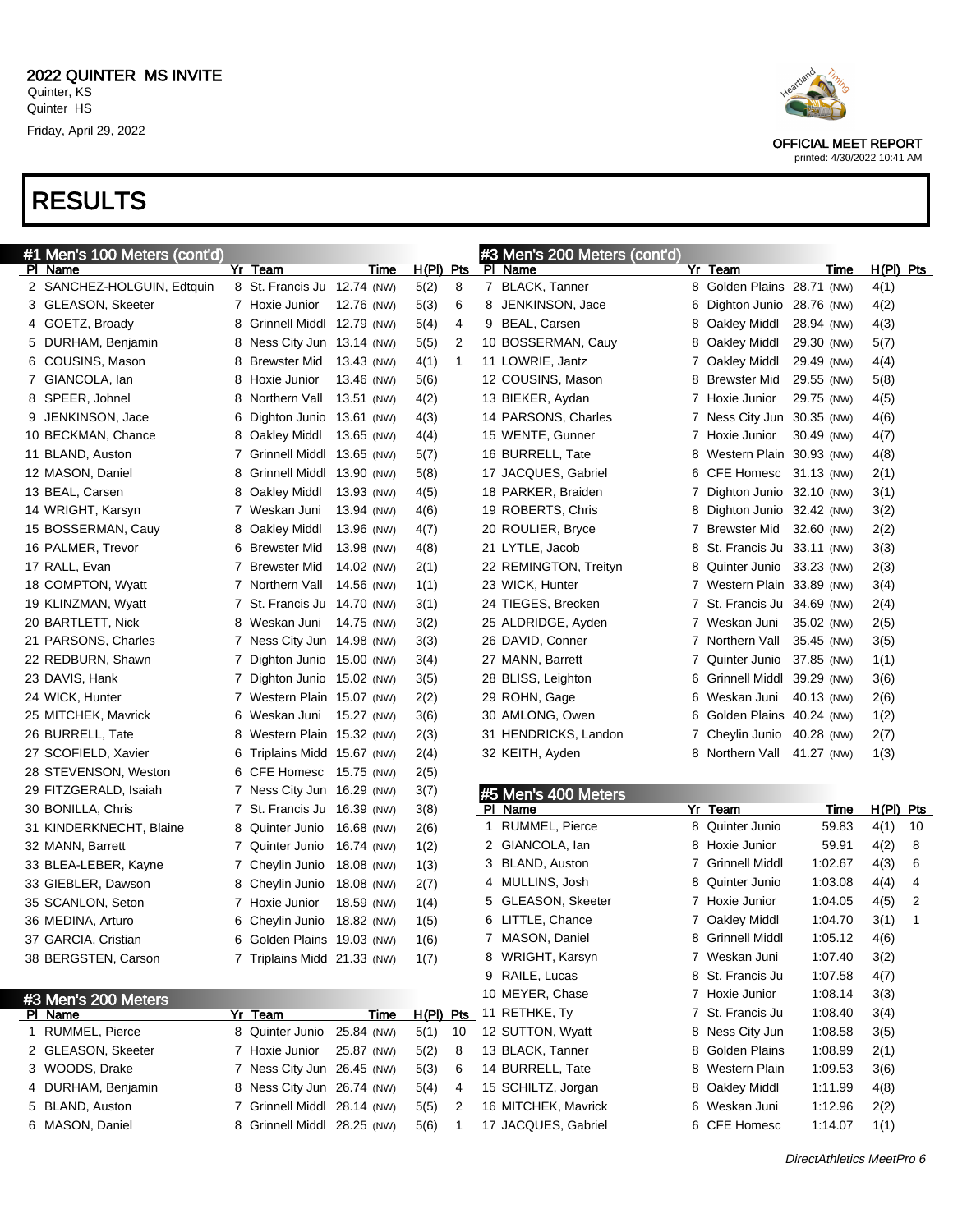# RESULTS

| #5 Men's 400 Meters (cont'd) |                            |             |             | #9 Men's 1600 Meters (cont'd) |   |                             |             |             |  |
|------------------------------|----------------------------|-------------|-------------|-------------------------------|---|-----------------------------|-------------|-------------|--|
| PI Name                      | Yr Team                    | Time        | $H(PI)$ Pts | PI Name                       |   | Yr Team                     | <u>Time</u> | <b>Pts</b>  |  |
| 18 MING, Tyce                | 7 Dighton Junio            | 1:14.45     | 2(3)        | 8 POLLEY, Cody                |   | 8 Oakley Middl              | 6:10.01     |             |  |
| 19 WICK, Hunter              | 7 Western Plain            | 1:14.91     | 2(4)        | 9 SELENSKE, Carter            |   | 7 Oakley Middl              | 6:14.91     |             |  |
| 20 CONROY, Colin             | 7 Dighton Junio            | 1:17.09     | 2(5)        | 10 SHOENBERGER, Landon        | 6 | Cheylin Junio               | 6:18.43     |             |  |
| 21 BISCOMB, Patrick          | <b>CFE Homesc</b><br>6     | 1:17.58     | 1(2)        | 11 WEINER, Zeke               | 8 | Golden Plains               | 6:21.32     |             |  |
| 22 THURSTON, Bentley         | Dighton Junio<br>6         | 1:18.96     | 1(3)        | 12 CHURCHWELL, Elliot         | 8 | Quinter Junio               | 6:32.13     |             |  |
| 23 FITZGERALD, Isaiah        | 7 Ness City Jun            | 1:20.02     | 2(6)        | 13 JONES, Trey                | 8 | Western Plain               | 6:45.15     |             |  |
| 24 DAVID, Conner             | 7 Northern Vall            | 1:20.04     | 2(7)        | 14 BACKSTROM, Dalton          | 8 | Ness City Jun               | 6:49.77     |             |  |
| 25 WARNER, Evan              | 7 St. Francis Ju           | 1:22.45     | 1(4)        | 15 BEACH, Tanner              | 8 | <b>Grinnell Middl</b>       | 6:53.32     |             |  |
| 26 BECKMAN, Griffin          | <b>Grinnell Middl</b><br>6 | 1:27.16     | 2(8)        | 16 LATEN, Landen              |   | 7 St. Francis Ju            | 6:56.58     |             |  |
| 27 WICKS, Dylan              | <b>Brewster Mid</b>        | 1:38.06     | 1(5)        | 17 ZURITA, Peter              | 6 | Northern Vall               | 6:59.06     |             |  |
| 28 AMLONG, Owen              | <b>Golden Plains</b><br>6. | 1:43.27     | 1(6)        | 18 PRIDEY, Jedidiah           |   | 7 Hoxie Junior              | 6:59.34     |             |  |
|                              |                            |             |             | 19 ARENSDORF, AJ              |   | 7 St. Francis Ju            | 7:04.22     |             |  |
| #7 Men's 800 Meters          |                            |             |             | 20 GRAFEL, Carter             | 6 | St. Francis Ju              | 7:07.38     |             |  |
| PI Name                      | Yr Team                    | <b>Time</b> | <b>Pts</b>  | 21 BECKMAN, Griffin           | 6 | <b>Grinnell Middl</b>       | 7:09.19     |             |  |
| WARK, Dylan<br>$\mathbf 1$   | <b>Golden Plains</b><br>8  | 2:14.39     | 10          | 22 HESPE, Max                 |   | 6 Cheylin Junio             | 7:12.52     |             |  |
| 2 GALL, Broxton              | Ness City Jun<br>8         | 2:23.77     | 8           |                               |   |                             |             |             |  |
| 3 KUHLMAN, Jonah             | <b>Oakley Middl</b><br>8   | 2:28.85     | 6           | #11 Men's 3200 Meters         |   |                             |             |             |  |
| 4 HAFFNER, Michael           | 8<br>Hoxie Junior          | 2:30.05     | 4           | PI Name                       |   | Yr Team                     | <b>Time</b> | <u>Pts</u>  |  |
| 5 EBERLE, Rex                | Oakley Middl<br>8          | 2:30.22     | 2           | WALLACE, Maddax<br>1          |   | 8 Quinter Junio             | 11:53.82    | 10          |  |
| 6 SMITH, Austin              | 8<br>Weskan Juni           | 2:33.84     | 1           | 2 HAFFNER, Michael            |   | 8 Hoxie Junior              | 12:01.85    | 8           |  |
| 7 WRIGHT, Andrew             | Cheylin Junio<br>7         | 2:35.01     |             | 3 HICKERT, Gavin              | 8 | Brewster Mid                | 12:24.25    | 6           |  |
| 8 HERL, Draden               | 8<br>Hoxie Junior          | 2:35.68     |             | BROOKSHIRE, Josh<br>4         | 8 | Ness City Jun               | 13:13.88    | 4           |  |
| 9 FROMHOLTZ, Dayton          | St. Francis Ju<br>8        | 2:36.97     |             | WEINER, Zeke<br>5             | 8 | Golden Plains               | 13:24.60    | 2           |  |
| 10 GOETZ, Broady             | <b>Grinnell Middl</b><br>8 | 2:38.12     |             | JONES, Trey<br>6              | 8 | Western Plain               | 13:25.60    | 1           |  |
| 11 LAGER, Jude               | <b>Grinnell Middl</b><br>7 | 2:41.05     |             | 7 HUBERT, Maddox              | 7 | Oakley Middl                | 13:50.52    |             |  |
| 12 ALLEN, Dautry             | Weskan Juni<br>7           | 2:41.81     |             | VOGEL, Charlie<br>8           | 7 | Dighton Junio               | 14:09.50    |             |  |
| 13 SELENSKE, Carter          | 7 Oakley Middl             | 2:48.69     |             | KUHLMAN, Levi<br>9            | 7 | Oakley Middl                | 14:19.15    |             |  |
| 14 BROOKSHIRE, Josh          | Ness City Jun<br>8         | 2:49.59     |             | 10 BAILEY, Andrew             | 8 | St. Francis Ju              | 15:00.18    |             |  |
| 15 CATURA, Gunner            | Quinter Junio<br>8         | 2:51.62     |             | 11 PRIDEY, Jedidiah           | 7 | Hoxie Junior                | 15:06.31    |             |  |
| 16 BAILEY, Andrew            | St. Francis Ju<br>8        | 3:00.87     |             | 12 BEACH, Tanner              | 8 | Grinnell Middl              | 16:15.12    |             |  |
| 17 BISCOMB, Patrick          | <b>CFE Homesc</b><br>6     | 3:02.62     |             | 13 HENDRICKS, Landon          | 7 | Cheylin Junio               | 16:43.85    |             |  |
| 18 FOSTER, Jackson           | <b>Grinnell Middl</b><br>6 | 3:02.66     |             | 14 HARGITT, Kale              | 8 | Quinter Junio               | 17:01.44    |             |  |
| 19 VOGEL, Charlie            | Dighton Junio              | 3:13.06     |             | 15 COUNTRYMAN, Kade           |   | Quinter Junio               | 17:27.38    |             |  |
| 20 GILLILAND, Joel           | St. Francis Ju<br>8        | 3:14.20     |             | GAUCIN-ESPINO, Cecillo        | 8 | Oakley Middl                | <b>DNF</b>  |             |  |
| 21 HARGITT, Kale             | Quinter Junio<br>8         | 3:16.33     |             |                               |   |                             |             |             |  |
| 22 MCDONALD, Boone           | <b>Brewster Mid</b>        | 4:07.34     |             | #13 Men's 100m Hurdles        |   |                             |             |             |  |
|                              |                            |             |             | PI Name                       |   | Yr Team                     | Time        | $H(PI)$ Pts |  |
| #9 Men's 1600 Meters         |                            |             |             | 1 THALHEIM, Gavin             |   | 8 Northern Vall 15.74 (NW)  |             | 3(1)<br>10  |  |
| <b>PI</b> Name               | Yr Team                    | Time        | Pts         | 2 WARK, Dylan                 |   | 8 Golden Plains 16.10 (NW)  |             | 3(2)<br>8   |  |
| 1 PEREZ, Diego               | 8 Golden Plains            | 5:30.66     | 10          | 3 ROBBEN, Nick                |   | 8 Hoxie Junior              | 18.33 (NW)  | 2(1)<br>6   |  |
| 2 SMITH, Austin              | 8 Weskan Juni              | 5:30.68     | 8           | 4 KUHLMAN, Jonah              | 8 | Oakley Middl                | 18.67 (NW)  | 3(3)<br>4   |  |
| 3 FLAX, Ethan                | Ness City Jun<br>8         | 5:31.77     | 6           | 5 ARAUX, Roberto              |   | 7 Golden Plains 19.07 (NW)  |             | 3(4)<br>2   |  |
| 4 HERL, Draden               | Hoxie Junior<br>8          | 5:36.53     | 4           | RETHKE, Ty<br>6               |   | 7 St. Francis Ju 19.82 (NW) |             | 3(5)<br>1   |  |
| 5 HICKERT, Gavin             | <b>Brewster Mid</b><br>8   | 5:53.01     | 2           | 7 MULLINS, Josh               | 8 | Quinter Junio 19.83 (NW)    |             | 3(6)        |  |
| 6 WALLACE, Maddax            | Quinter Junio<br>8         | 5:59.51     | 1           | <b>BECKMAN, Spencer</b><br>8  |   | 7 Grinnell Middl 20.52 (NW) |             | 2(2)        |  |
| 7 SCHMIDT, Eli               | 8 Oakley Middl             | 6:04.29     |             | DEGES, Coltin<br>9            | 8 | Grinnell Middl 20.58 (NW)   |             | 3(7)        |  |
|                              |                            |             |             |                               |   |                             |             |             |  |



OFFICIAL MEET REPORT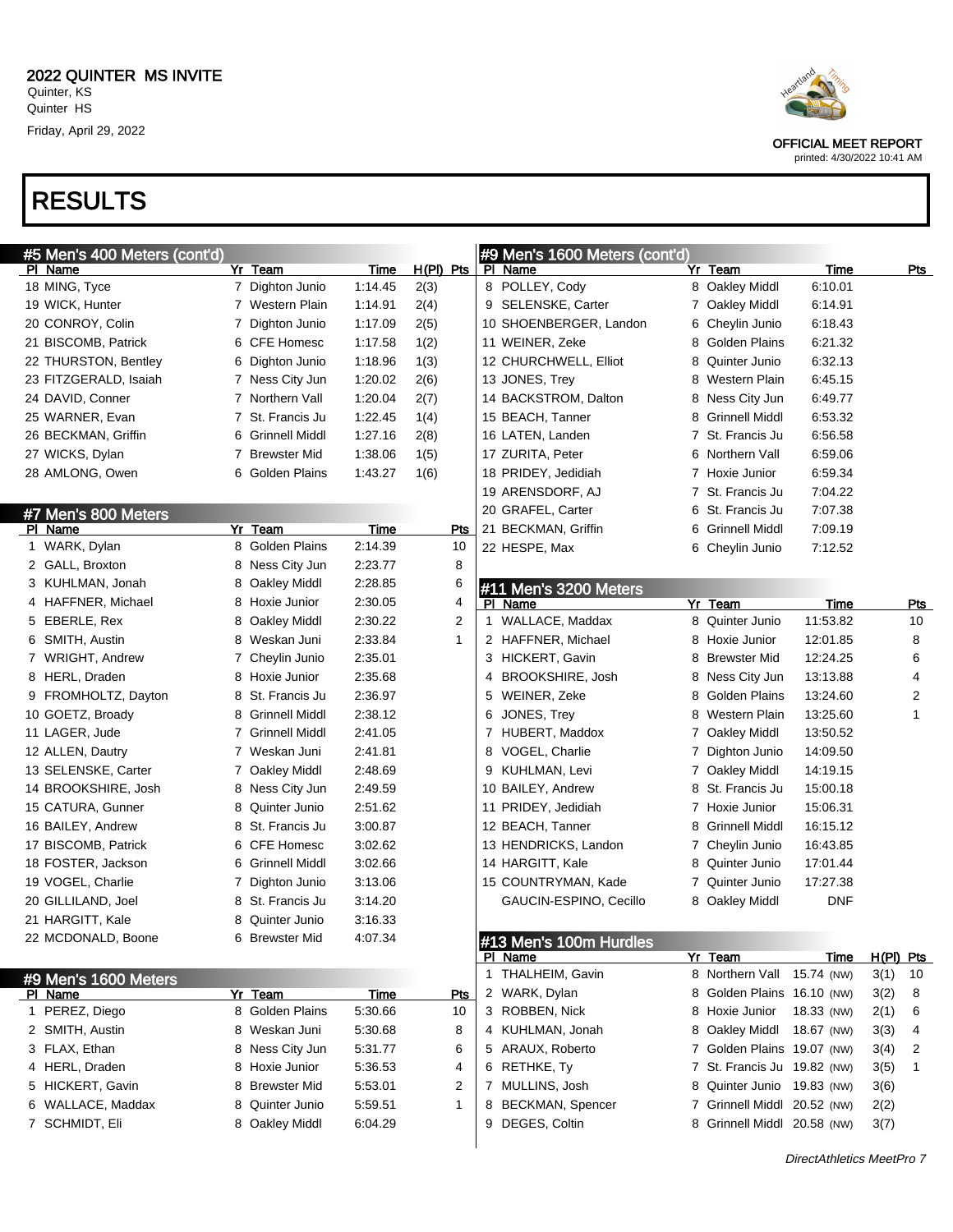

printed: 4/30/2022 10:41 AM

## RESULTS

| #13 Men's 100m Hurdles (cont'd)          |                             |               |                |                  |   | #19 Men's 4 x 200m Relay (cont'd)    |         |                                              |             |        |
|------------------------------------------|-----------------------------|---------------|----------------|------------------|---|--------------------------------------|---------|----------------------------------------------|-------------|--------|
| PI Name                                  | Yr Team                     | Time          |                | $H(PI)$ Pts      |   | PI Team                              |         | Time                                         | $H(PI)$ Pts |        |
| 10 POLLEY, Cody                          | 8 Oakley Middl 22.48 (NW)   |               | 2(3)           |                  |   | 7 Cheylin Junior High (A)            |         | 2:06.23                                      | 1(2)        |        |
| 11 MATTHIES, Carter                      | 8 St. Francis Ju 23.02 (NW) |               | 1(1)           |                  |   | 8 Dighton Junior High (A)            |         | 2:11.19                                      | 1(3)        |        |
| 12 ROGERS, Maverick                      | 8 Northern Vall 24.02 (NW)  |               | 1(2)           |                  |   | 9 Brewster Middle School (A)         |         | 2:11.35                                      | 2(6)        |        |
| 13 ROBERTS, Caleb                        | 7 Quinter Junio 25.08 (NW)  |               | 1(3)           |                  |   | 10 Triplains Middle School (A)       |         | 2:12.45                                      | 1(4)        |        |
| 14 TUTTLE, Riley                         | 7 Grinnell Middl 27.27 (NW) |               | 2(4)           |                  |   | 11 Quinter Junior High (A)           |         | 2:12.94                                      | 2(7)        |        |
|                                          |                             |               |                |                  |   | 12 Weskan Junior High (A)            |         | 2:19.41                                      | 2(8)        |        |
| #15 Men's 200m Hurdles                   |                             |               |                |                  |   |                                      |         |                                              |             |        |
| PI Name                                  | Yr Team                     | Time          | H(PI) Pts      |                  |   | #21 Men's 4 x 400m Relay             |         |                                              |             |        |
| 1 HAMMOND, Owen                          | 8 Northern Vall             | 29.25 (NW)    | 3(1)           | 10               |   | PI Team                              |         | Time                                         | $H(PI)$ Pts |        |
| 2 TODD, Layn                             | 8 St. Francis Ju 30.59 (NW) |               | 3(2)           | 8                | 1 | Ness City Junior High (A)            |         | 4:10.00                                      | 2(1)        | 10     |
| 3 ROBBEN, Nick                           | 8 Hoxie Junior              | 31.73 (NW)    | 3(3)           | 6                |   | 2 Oakley Middle School (A)           |         | 4:25.77                                      | 2(2)        | 8      |
| 4 ARAUX, Roberto                         | 7 Golden Plains 32.28 (NW)  |               | 3(4)           | 4                |   | 3 St. Francis Junior High (A)        |         | 4:26.04                                      | 2(3)        | 6      |
| 5 BECKMAN, Chance                        | 8 Oakley Middl              | 33.08 (NW)    | 3(5)           | $\overline{2}$   |   | 4 Golden Plains Middle School (A)    |         | 4:28.15                                      | 1(1)        | 4      |
| 6 SCHILTZ, Jorgan                        | 8 Oakley Middl              | 33.57 (NW)    | 3(6)           | $\mathbf{1}$     |   | 5 Quinter Junior High (A)            |         | 4:32.80                                      | 2(4)        | 2      |
| 7 BECKMAN, Spencer                       | 7 Grinnell Middl 33.63 (NW) |               | 2(1)           |                  |   | 6 Hoxie Junior High (A)              |         | 4:35.44                                      | 2(5)        | 1      |
| 8 DAVIS, Hank                            | 7 Dighton Junio 35.49 (NW)  |               | 2(2)           |                  |   | 7 Weskan Junior High (A)             |         | 4:35.79                                      | 1(2)        |        |
| 9 MATTHIES, Carter                       | 8 St. Francis Ju 38.65 (NW) |               | 1(1)           |                  |   | 8 Cheylin Junior High (A)            |         | 4:49.81                                      | 1(3)        |        |
| 10 SCHILTZ, Brayden                      | 7 Oakley Middl              | 38.77 (NW)    | 2(3)           |                  |   | 9 Grinnell Middle School (A)         |         | 5:09.68                                      | 2(6)        |        |
| 11 PRICE, Rangler                        | 6 Dighton Junio 39.53 (NW)  |               | 2(4)           |                  |   | 10 Northern Valley Middle School (A) |         | 5:13.00                                      | 1(4)        |        |
| 12 THOMPSON, Caleb                       | 7 Grinnell Middl 39.55 (NW) |               | 2(5)           |                  |   | 11 Dighton Junior High (A)           |         | 5:13.40                                      | 2(7)        |        |
| 13 HAVLAS, Cooper                        | 7 Quinter Junio 40.82 (NW)  |               | 1(2)           |                  |   |                                      |         |                                              |             |        |
| 14 ZURITA, Peter                         | 6 Northern Vall 42.12 (NW)  |               | 1(3)           |                  |   | #23 Men's High Jump                  |         |                                              |             |        |
| 15 FROMHOLTZ, Dierks                     | 6 St. Francis Ju 43.26 (NW) |               | 1(4)           |                  |   | PI Name                              | Yr Team | Mark                                         |             | Pts    |
| 16 ROGERS, Maverick                      | 8 Northern Vall 43.44 (NW)  |               | 1(5)           |                  | 1 | HAMMOND, Owen                        |         | 8 Northern Vall 5' 6"                        |             | 10     |
|                                          |                             |               |                |                  |   | 2 CHURCHWELL, Elliot                 |         | 8 Quinter Junio 5' 2"                        |             | 8      |
| #17 Men's 4 x 100m Relay                 |                             |               |                |                  |   | 3 WARK, Dylan                        |         | 8 Golden Plains5' 0"                         |             | 6<br>4 |
| PI Team<br>1 St. Francis Junior High (A) |                             | Time<br>52.16 | <u>H(PI)</u>   | <u>Pts</u><br>10 |   | 4 GIANCOLA, lan<br>5 LOWRIE, Jantz   |         | 8 Hoxie Junior 4' 10"<br>7 Oakley Middl 4'8" |             | 1.5    |
| 2 Ness City Junior High (A)              |                             | 52.24         | 2(1)<br>2(2)   | 8                |   | 5 PARSONS, Charles                   |         | 7 Ness City Jun4' 8"                         |             | 1.5    |
| 3 Oakley Middle School (A)               |                             | 53.19         | 2(3)           | 6                |   | 5 HERL, Draden                       |         | 8 Hoxie Junior 4'8"                          |             |        |
| 4 Brewster Middle School (A)             |                             | 57.17         | 1(1)           | 4                |   | 8 WRIGHT, Andrew                     |         | 7 Cheylin Junio 4' 6"                        |             |        |
| 5 Northern Valley Middle School (A)      |                             | 57.18         | 2(4)           | 2                |   | 8 NELSON, Jaxon                      |         | 8 St. Francis Ju 4' 6"                       |             |        |
| 6 Dighton Junior High (A)                |                             | 58.47         | 1(2)           | $\mathbf{1}$     |   | 8 BECKMAN, Chance                    |         | 8 Oakley Middl 4' 6"                         |             |        |
| 7 Grinnell Middle School (A)             |                             | 59.69         | 2(5)           |                  |   | 8 ALLEN, Dautry                      |         | 7 Weskan Juni 4'6"                           |             |        |
| 8 Quinter Junior High (A)                |                             | 1:02.96       | 2(6)           |                  |   | 8 SHAW, Grant                        |         | 8 Hoxie Junior 4'6"                          |             |        |
| Golden Plains Middle School (A)          |                             | 1:10.60       | 1(3)           |                  |   | 13 CONTRERAS, Pablo                  |         | 6 Cheylin Junio 4' 4"                        |             |        |
| 10 Cheylin Junior High (A)               |                             | 1:14.11       | 1(4)           |                  |   | 13 LAGER, Jude                       |         | 7 Grinnell Middl 4' 4"                       |             |        |
| Hoxie Junior High (A)                    |                             | DQ            | $\overline{2}$ |                  |   | 13 FROMHOLTZ, Dayton                 |         | 8 St. Francis Ju 4' 4"                       |             |        |
|                                          |                             |               |                |                  |   | 13 MULLINS, Josh                     |         | 8 Quinter Junio 4' 4"                        |             |        |
| #19 Men's 4 x 200m Relay                 |                             |               |                |                  |   | 17 HAVLAS, Cooper                    |         | 7 Quinter Junio 4' 2"                        |             |        |
| PI Team                                  |                             | <b>Time</b>   | $H(PI)$ Pts    |                  |   | 17 OLLER, Layton                     |         | 7 Oakley Middl 4' 2"                         |             |        |
| 1 Northern Valley Middle School (A)      |                             | 1:48.86       | 2(1)           | 10               |   | 17 ARAUX, Roberto                    |         | 7 Golden Plains4' 2"                         |             |        |
| 2 Grinnell Middle School (A)             |                             | 1:50.79       | 2(2)           | 8                |   | 20 THOMPSON, Caleb                   |         | 7 Grinnell Middl 4' 0"                       |             |        |
| 3 Hoxie Junior High (A)                  |                             | 2:01.52       | 2(3)           | 6                |   | 20 SANCHEZ-HOLGUIN, Edtquin          |         | 8 St. Francis Ju 4' 0"                       |             |        |
| 4 St. Francis Junior High (A)            |                             | 2:01.82       | 1(1)           | 4                |   | ROHN, Gage                           |         | 6 Weskan Juni NH                             |             |        |
| 5 Oakley Middle School (A)               |                             | 2:03.24       | 2(4)           | 2                |   | WOLF, Jett                           |         | 6 Grinnell Middl NH                          |             |        |
| 6 Ness City Junior High (A)              |                             | 2:06.12       | 2(5)           | 1                |   |                                      |         |                                              |             |        |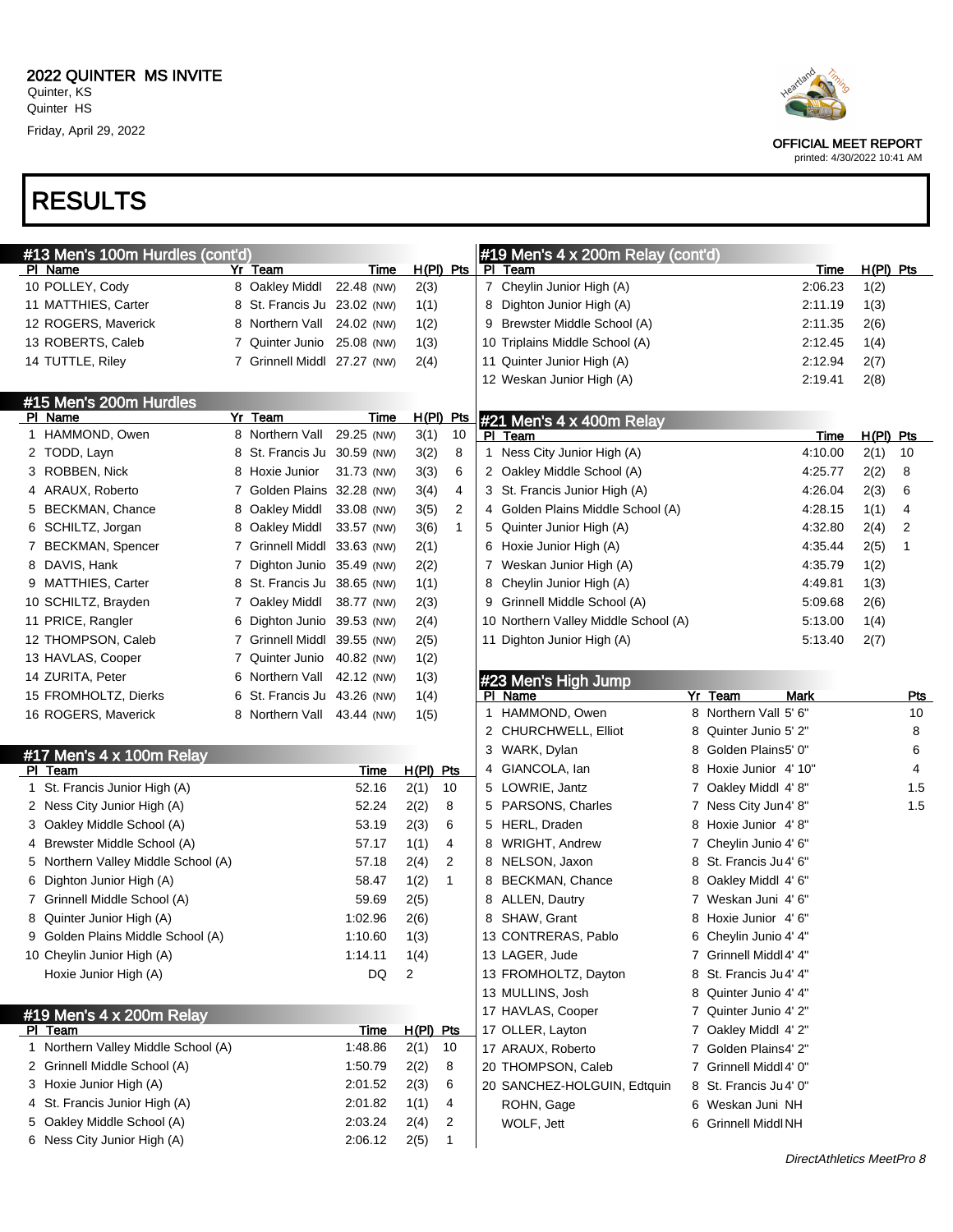Friday, April 29, 2022

# RESULTS

| #23 Men's High Jump (cont'd) |                             |                                                       |           |             |             | #27 Men's Long Jump (cont'd) |    |                                                        |                                                         |             |    |
|------------------------------|-----------------------------|-------------------------------------------------------|-----------|-------------|-------------|------------------------------|----|--------------------------------------------------------|---------------------------------------------------------|-------------|----|
| PI Name                      | Yr Team                     | Mark                                                  |           | Pts         |             | PI Name                      |    | Yr Team                                                | <b>Mark</b>                                             | $F(PI)$ Pts |    |
| THALHEIM, Tait               | 6 Northern Vall NH          |                                                       |           |             |             | 23 MATTHIES, Carter          |    | 8 St. Francis Ju 11' 7" (NW)                           |                                                         | 2(8)        |    |
| SHOENBERGER, Landon          | 6 Cheylin Junio NH          |                                                       |           |             |             | 24 DAVIS, Hank               |    | 7 Dighton Junio 11' 6" (NW)                            |                                                         | 1(4)        |    |
| CONROY, Colin                | 7 Dighton Junio NH          |                                                       |           |             |             | 25 STEVENSON, Weston         |    | 6 CFE Homesc 10' 11 <sup>1</sup> / <sub>2</sub> (NW)   |                                                         | 1(5)        |    |
|                              |                             |                                                       |           |             |             | 26 ALDRIDGE, Eli             |    | 7 Weskan Juni 10'11" (NW)                              |                                                         | 2(9)        |    |
| #25 Men's Pole Vault         |                             |                                                       |           |             |             | 27 PRIDEY, Jedidiah          |    | 7 Hoxie Junior $10'9'$ (NW)                            |                                                         | 1(6)        |    |
| PI Name                      | Yr Team                     | Mark                                                  |           | <b>Pts</b>  |             | 28 BLACK, Tanner             | 8. | Golden Plains9' 9" (NW)                                |                                                         | 2(10)       |    |
| 1 THALHEIM, Gavin            | 8 Northern Vall 10' 0"      |                                                       |           | 10          |             | 29 HESPE, Max                | 6. | Cheylin Junio 9' $7\frac{1}{2}$ (NW)                   |                                                         | 1(7)        |    |
| 2 WERTH, Colt                | 7 Quinter Junio 9' 0"       |                                                       |           | 8           |             | 30 TODD, Tannor              | 6. | Golden Plains9' 7" (NW)                                |                                                         | 1(8)        |    |
| 3 ALLEN, Dautry              | 7 Weskan Juni 8'6"          |                                                       |           | 6           |             | 30 ALDRIDGE, Ayden           |    | 7 Weskan Juni 9'7" (NW)                                |                                                         | 2(11)       |    |
| 4 FROMHOLTZ, Dayton          | 8 St. Francis Ju 7' 6"      |                                                       |           | 4           |             | 32 HENDRICKS, Landon         |    | 7 Cheylin Junio 9' 6" (NW)                             |                                                         | 1(9)        |    |
| 4 DEGES, Coltin              | 8 Grinnell Middl 7' 6"      |                                                       |           | 2           |             | 33 ROBERTS, Dakota           |    | 7 Dighton Junio 7' $8\frac{1}{2}$ (NW)                 |                                                         | 1(10)       |    |
| 6 MCATEE, Tyce               | 7 St. Francis Ju 7' 0"      |                                                       |           | 1           |             | KVASNICKA, Jett              | 8. | Triplains MiddND (NW)                                  |                                                         | 1           |    |
| 6 BONILLA, Chris             | 7 St. Francis Ju 7' 0"      |                                                       |           |             |             | WICK, Hunter                 |    | 7 Western PlainND (NW)                                 |                                                         | 2           |    |
| 6 TUTTLE, Riley              | 7 Grinnell Middl 7' 0"      |                                                       |           |             |             |                              |    |                                                        |                                                         |             |    |
| 9 BECKMAN, Spencer           | 7 Grinnell Middl 6' 6"      |                                                       |           |             |             | #29 Men's Triple Jump        |    |                                                        |                                                         |             |    |
| 9 VOGEL, Charlie             | 7 Dighton Junio 6' 6"       |                                                       |           |             |             | PI Name                      |    | Yr Team                                                | Mark                                                    | $F(PI)$ Pts |    |
| 9 THALHEIM, Tait             | 6 Northern Vall 6' 6"       |                                                       |           |             | $\mathbf 1$ | <b>GLEASON, Skeeter</b>      |    | 7 Hoxie Junior $38'6'$ (NW)                            |                                                         | 2(1)        | 10 |
| 9 ROGERS, Maverick           | 8 Northern Vall 6' 6"       |                                                       |           |             |             | 2 PEREZ, Diego               |    | 8 Golden Plains34' 91/2 (NW)                           |                                                         | 2(2)        | 8  |
| ROBERTS, Chris               | 8 Dighton Junio NH          |                                                       |           |             |             | 3 HAMMOND, Owen              |    |                                                        | 8 Northern Vall 31' 10 <sup><math>1/2</math></sup> (NW) | 2(3)        | 6  |
| THOMAS, Caden                | 7 Quinter Junio NH          |                                                       |           |             |             | 4 CHURCHWELL, Elliot         |    | 8 Quinter Junio 31' 4 <sup>1</sup> / <sub>2</sub> (NW) |                                                         | 1(1)        | 4  |
| PARKER, Braiden              | 7 Dighton Junio NH          |                                                       |           |             |             | 5 RAILE, Lucas               |    | 8 St. Francis Ju 31' 4" (NW)                           |                                                         | 2(4)        | 2  |
|                              |                             |                                                       |           |             |             | 6 GALL, Broxton              |    |                                                        | 8 Ness City Jun 30' 10 <sup>1</sup> / <sub>2</sub> (NW) | 2(5)        | 1  |
| #27 Men's Long Jump          |                             |                                                       |           |             |             | 7 SCHMIDT, Eli               | 8  | Oakley Middl 29' 7 <sup>1</sup> / <sub>2</sub> (NW)    |                                                         | 2(6)        |    |
| <u>PI Name</u>               | Yr Team                     | Mark                                                  | F(PI) Pts |             |             | 8 HAFFNER, Michael           |    | 8 Hoxie Junior 29' 7" (NW)                             |                                                         | 2(7)        |    |
| 1 RUMMEL, Pierce             | 8 Quinter Junio 17' 2" (NW) |                                                       | 3(1)      | -10         |             | 8 SUTTON, Wyatt              |    | 8 Ness City Jun 29' 7" (NW)                            |                                                         | 2(7)        |    |
| 2 GOETZ, Broady              |                             | 8 Grinnell Middl 16' 10 $\frac{1}{2}$ (NW)            | 3(2)      | 8           |             | 10 DEGES, Coltin             | 8  | Grinnell Middl 29' 2" (NW)                             |                                                         | 2(9)        |    |
| 3 GIANCOLA, Ian              |                             | 8 Hoxie Junior $16'5'$ (NW)                           | 3(3)      | 6           |             | 11 TREMBLAY, Brodie          |    | 8 Hoxie Junior 26' 2" (NW)                             |                                                         | 1(2)        |    |
| 4 PEREZ, Diego               |                             | 8 Golden Plains16' 1" (NW)                            | 3(4)      | 4           |             | 12 MATTHIES, Carter          | 8  | St. Francis Ju 25' 9" (NW)                             |                                                         | 1(3)        |    |
| 5 BEAL, Carsen               |                             | 8 Oakley Middl 15' 8" (NW)                            | 3(5)      | 2           |             | 12 HUBERT, Maddox            |    | 7 Oakley Middl 25' 9" (NW)                             |                                                         | 2(10)       |    |
| 6 WOODS, Drake               |                             | 7 Ness City Jun 15' $7\frac{1}{2}$ (NW)               | 3(6)      | $\mathbf 1$ |             | 14 COMPTON, Wyatt            |    | 7 Northern Vall 24' 6" (NW)                            |                                                         | 1(4)        |    |
| 7 WALLACE, Maddax            |                             | 8 Quinter Junio 14' 11" (NW)                          | 2(1)      |             |             | 15 FOSTER, Jackson           |    | Grinnell Middl 24' 5" (NW)                             |                                                         | 1(5)        |    |
| 7 SCHMIDT, Eli               |                             | 8 Oakley Middl 14' 11" (NW)                           | 3(7)      |             |             | 16 HARGITT, Kale             | 8  | Quinter Junio 23' 3" (NW)                              |                                                         | 1(6)        |    |
| 9 SPEER, Johnel              |                             | 8 Northern Vall 14' 10 $\frac{1}{2}$ (NW)             | 3(8)      |             |             | 17 BAILEY, Andrew            | 8  | St. Francis Ju 22' 10" (NW)                            |                                                         | 1(7)        |    |
| 10 FLAX, Ethan               |                             | 8 Ness City Jun 14' $91$ (NW)                         | 3(9)      |             |             | 18 SCHILTZ, Brayden          |    | 7 Oakley Middl 22' $8\frac{1}{2}$ (NW)                 |                                                         | 1(8)        |    |
| 11 SUTTON, Wyatt             |                             | 8 Ness City Jun 14' $3\frac{1}{2}$ (NW)               | 3(10)     |             |             | 19 REMINGTON, Treityn        |    | 8 Quinter Junio 22' 5" (NW)                            |                                                         | 1(9)        |    |
| 12 SANCHEZ-HOLGUIN, Edtquin  |                             | 8 St. Francis Ju 13' 11" (NW)                         | 3(11)     |             |             | 20 THURSTON, Bentley         |    | 6 Dighton Junio 21' 3" (NW)                            |                                                         | 1(10)       |    |
| 13 YOUNKIN, Taitum           |                             | 8 Oakley Middl 13' 9" (NW)                            | 2(2)      |             |             |                              |    |                                                        |                                                         |             |    |
| 14 LYTLE, Jacob              |                             | 8 St. Francis Ju 13' 8" (NW)                          | 3(12)     |             |             | #31 Men's Shot Put           |    |                                                        |                                                         |             |    |
| 15 JENKINSON, Jace           |                             | 6 Dighton Junio 13' 4" (NW)                           | 2(3)      |             |             | PI Name                      |    | Yr Team                                                | <b>Mark</b>                                             | F(PI) Pts   |    |
| 16 ROULIER, Bryce            |                             | 7 Brewster Mid 12' 7" (NW)                            | 1(1)      |             | 1           | BRIDGES, Cademon             |    | 8 Quinter Junio 38' 7 <sup>1</sup> /2                  |                                                         | 3(1)        | 10 |
| 17 MILLS, Joseph             |                             | 7 Brewster Mid 12' $5\frac{1}{2}$ (NW)                | 1(2)      |             |             | 2 KACHEL, Javon              |    | 8 Hoxie Junior $37'7'$                                 |                                                         | 3(2)        | 8  |
| 18 SMITH, Austin             |                             | 8 Weskan Juni 12' 5" (NW)                             | 2(4)      |             |             | 3 MANCIA, Manuel             |    | 8 Oakley Middl 35' 7 $\frac{1}{2}$                     |                                                         | 3(3)        | 6  |
| 19 PALMER, Trevor            |                             | 6 Brewster Mid 12' 3" (NW)                            | 2(5)      |             |             | 4 SHAW, Grant                |    | 8 Hoxie Junior 35' 0"                                  |                                                         | 3(4)        | 4  |
| 19 SCOFIELD, Xavier          |                             | 6 Triplains Midd12' 3" (NW)                           | 2(5)      |             |             | 5 ZERR, Luke                 | 8  | Grinnell Middl 32' $2\frac{1}{2}$                      |                                                         | 3(5)        | 2  |
| 19 HANSEN, Lucas             |                             | 6 Northern Vall 12' 3" (NW)                           | 2(5)      |             |             | 6 FOSTER, Dradden            | 8  | Oakley Middl 31' 11"                                   |                                                         | 3(6)        | 1  |
| 22 TREMBLAY, Brodie          |                             | 8 Hoxie Junior 12' 1 <sup>1</sup> / <sub>2</sub> (NW) | 1(3)      |             |             | 7 SOLIS, Jonathan            | 8. | Western Plain 31' 10 <sup>1</sup> /2                   |                                                         | 3(7)        |    |
|                              |                             |                                                       |           |             |             |                              |    |                                                        |                                                         |             |    |



OFFICIAL MEET REPORT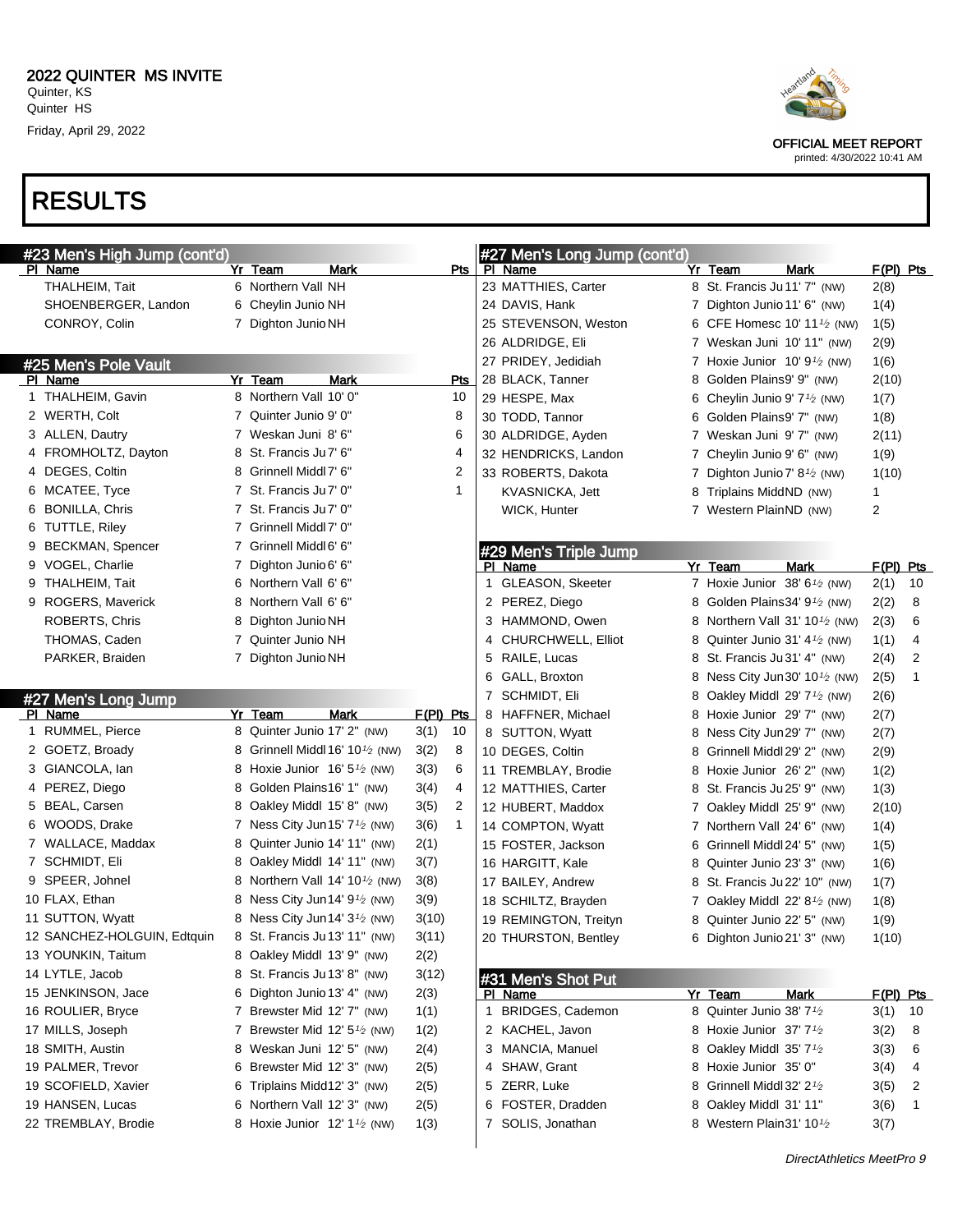

printed: 4/30/2022 10:41 AM

## RESULTS

| #31 Men's Shot Put (cont'd) | #33 Men's Discus (cont'd)                         |             |                                              |                                          |             |           |
|-----------------------------|---------------------------------------------------|-------------|----------------------------------------------|------------------------------------------|-------------|-----------|
| PI Name                     | Yr Team<br>Mark                                   | $F(PI)$ Pts | PI_Name                                      | Yr Team                                  | <b>Mark</b> | F(PI) Pts |
| 8 REDBURN, Shawn            | 7 Dighton Junio 31' 9"                            | 3(8)        | 14 BECKMAN, Caden                            | 8 Hoxie Junior 77' 4 <sup>1</sup> /2     |             | 2(4)      |
| 9 BARTLETT, Nick            | 8 Weskan Juni 31'61/2                             | 3(9)        | 15 ALDRIDGE, Eli                             | 7 Weskan Juni 76' 4"                     |             | 2(5)      |
| 10 BRETZ, Mathew            | 7 Hoxie Junior 29' 9"                             | 3(10)       | 16 ZERR, Luke                                | 8 Grinnell Middl 75' 4"                  |             | 3(11)     |
| 11 MACKLEY, Padon           | 7 Triplains Midd29' 8"                            | 3(11)       | 17 KUHLMAN, Levi                             | 7 Oakley Middl 75' 3"                    |             | 3(12)     |
| 12 MOORE, Dane              | 8 Triplains Midd28' 11"                           | 2(1)        | 18 KLINZMAN, Wyatt                           | 7 St. Francis Ju 75' $0\frac{1}{2}$      |             | 2(6)      |
| 13 WILSON, Connor           | 7 Dighton Junio 28' 1"                            | 2(2)        | 19 MCKINNEY, Griffin                         | 6 Northern Vall 73' 5"                   |             | 2(7)      |
| 14 HELTON, Brayden          | 8 St. Francis Ju 27' 6"                           | 2(3)        | 20 GILLILAND, Joel                           | St. Francis Ju 69' 0 $\frac{1}{2}$<br>8  |             | 2(8)      |
| 15 WEBER, Nathan            | Oakley Middl 27' $4\frac{1}{2}$<br>8              | 3(12)       | 21 GIEBLER, Dawson                           | Cheylin Junio 67' 5"<br>8                |             | 2(9)      |
| 16 CONTRERAS, Pablo         | 6 Cheylin Junio 27' 0"                            | 2(4)        | 22 DAVID, Conner                             | 7 Northern Vall 66' 11"                  |             | 3(13)     |
| 17 BEACH, Tanner            | 8 Grinnell Middl 26' 1 <sup>1</sup> /2            | 1(1)        | 23 POCHOP, Kohen                             | Cheylin Junio 65' 5"<br>6                |             | 2(10)     |
| 18 MCKINNEY, Griffin        | 6 Northern Vall 26' 0"                            | 2(5)        | 24 OSBORN, Dont'e                            | Dighton Junio 65' 0 $\frac{1}{2}$<br>6   |             | 1(1)      |
| 19 ALDRIDGE, Eli            | 7 Weskan Juni 25' 4 $\frac{1}{2}$                 | 2(6)        | 25 KVASNICKA, Jett                           | Triplains Midd63' 2 $\frac{1}{2}$<br>8   |             | 2(11)     |
| 20 WARNER, Evan             | 7 St. Francis Ju 25' 2"                           | 2(7)        | 26 GILLESPIE, Isaac                          | Quinter Junio 61' 5 <sup>1</sup> /2<br>7 |             | 2(12)     |
| 21 ALDRIDGE, Ayden          | 7 Weskan Juni 24' $5\frac{1}{2}$                  | 2(8)        | 27 CUNNINGHAM, Kolton                        | Western Plain57' 11 <sup>1</sup> /2<br>7 |             | 1(2)      |
| 22 KEITH, Ayden             | 8 Northern Vall 24' 0"                            | 1(2)        | 28 MEDINA, Arturo                            | Cheylin Junio 57' 10"<br>6               |             | 2(13)     |
| 22 GIEBLER, Dawson          | 8 Cheylin Junio 24' 0"                            | 2(9)        | 29 ROBERTS, Caleb                            | 7 Quinter Junio 56' $3\frac{1}{2}$       |             | 1(3)      |
| 24 GILLILAND, Joel          | 8 St. Francis Ju 23' 0"                           | 2(10)       | 30 BAEHLER, Jimmy                            | Weskan Juni 52' 3"<br>6                  |             | 1(4)      |
| 25 PACKARD, Jarrett         | 7 Quinter Junio 22' 5"                            | 1(3)        | 31 ROMERO, Javier                            | Golden Plains51' 4 <sup>1</sup> /2<br>7  |             | 1(5)      |
| 26 BERGSTEN, Carson         | 7 Triplains Midd22' 1"                            | 1(4)        | 32 MILLS, Joseph                             | Brewster Mid 50' 11"<br>$\mathbf{7}$     |             | 1(6)      |
| 27 BEACHEL, Justin          | 7 Quinter Junio 21' 7"                            | 2(11)       | 33 WOLF, Jett                                | Grinnell Middl 50' 6"<br>6               |             | 1(7)      |
| 28 GARCIA, Cristian         | 6 Golden Plains21' 2 <sup>1</sup> /2              | 1(5)        | 34 GARCIA, Cristian                          | Golden Plains48' 11"<br>6                |             | 1(8)      |
| 29 ROMERO, Javier           | 7 Golden Plains21' 2"                             | 1(6)        | 35 BLISS, Leighton                           | Grinnell Middl 47' 9"<br>6               |             | 1(9)      |
| 29 CUNNINGHAM, Kolton       | 7 Western Plain21' 2"                             | 1(6)        | 36 TODD, Tannor                              | Golden Plains47' 6"<br>6                 |             | 1(10)     |
| 31 RITTER, Adam             | 7 CFE Homesc 19' 7"                               | 1(8)        | 37 MCDONALD, Boone                           | 6 Brewster Mid 46' 8"                    |             | 1(11)     |
| 32 BLEA-LEBER, Kayne        | 7 Cheylin Junio 19' 5"                            | 1(9)        | 38 GARDNER, Levi                             | 6 CFE Homesc 36' 4"                      |             | 1(12)     |
| 33 MARTINEZ, Gabriel        | 7 Northern Vall 18' 10"                           | 2(12)       | 39 BARRETT, Newt                             | 7 Brewster Mid 28' 11"                   |             | 1(13)     |
| 34 GARDNER, Levi            | 6 CFE Homesc 18' 3"                               | 1(10)       |                                              |                                          |             |           |
| 35 ROBERTS, Dakota          | 7 Dighton Junio 15' 7"                            | 1(11)       | <b>Men's Scores</b>                          |                                          |             |           |
| 36 BARRETT, Newt            | 7 Brewster Mid 15' 1"                             | 1(12)       | PI<br>Team                                   | Code                                     | Score       |           |
| 37 TODD, Tannor             | 6 Golden Plains14' 11"                            | 1(13)       | $\mathbf{1}$<br>Quinter Junior High          | QUIN                                     | 97          |           |
|                             |                                                   |             | $\sqrt{2}$<br>Hoxie Junior High              | <b>HXJH</b>                              | 91          |           |
| #33 Men's Discus            |                                                   |             | $\mathsf 3$<br>Northern Valley Middle School | <b>NVMS</b>                              | 66          |           |
| PI Name                     | Yr Team<br><b>Mark</b>                            | F(PI) Pts   | 4<br>Golden Plains Middle School             | <b>GPLM</b>                              | 58          |           |
| 1 BRIDGES, Cademon          | 8 Quinter Junio 131' 0"                           | 3(1)<br>10  | 5<br>Ness City Junior High                   | <b>NESC</b>                              | 52.5        |           |
| 2 THALHEIM, Gavin           | 8 Northern Vall 122' 10 <sup>1</sup> /2           | 3(2)<br>8   | 6<br>Oakley Middle School                    | 100Z                                     | 50.5        |           |
| 3 MANCIA, Manuel            | 8 Oakley Middl 107' 3 <sup>1</sup> / <sub>2</sub> | 6<br>3(3)   | $\overline{7}$<br>St. Francis Junior High    | STFJ                                     | 45          |           |
| 4 MACKLEY, Padon            | 7 Triplains Midd97' 8"                            | 4<br>3(4)   | 8<br><b>Grinnell Middle School</b>           | <b>GRIN</b>                              | 33          |           |
| 5 GLASSMAN, Keagan          | 8 Oakley Middl 94' 10"                            | 2<br>3(5)   | 9<br>Weskan Junior High                      | <b>WESK</b>                              | 15          |           |
| 6 TODD, Layn                | 8 St. Francis Ju 93' 2 <sup>1</sup> /2            | 3(6)<br>1   | 10<br><b>Brewster Middle School</b>          | <b>BRWS</b>                              | 13          |           |
| 7 REDBURN, Shawn            | 7 Dighton Junio 89' 9"                            | 3(7)        | 11<br>Trinlains Middle School                | TRIP                                     | 4           |           |

- 10 MOORE, Dane  $\begin{array}{ccc} 8 & \text{Triplains Midd85'} & 8 \frac{1}{2} & \text{3(9)} \\ \end{array}$
- 11 SOLIS, Jonathan 8 Western Plain83' 7" 2(2)
- DORENKAMP, Joeseph 8 Hoxie Junior 83' 0" 2(3) 13 BARTLETT, Nick 8 Weskan Juni 82' 4" 3(10)
- 

DirectAthletics MeetPro 10

11 Triplains Middle School **TRIP** 4 12 Dighton Junior High **DIGJ** 1 12 Western Plains Junior High WESP 1

Pl Team Code Score 1 Quinter Junior High CUIN 80.5 2 Hoxie Junior High NXJH 75

Women's Scores